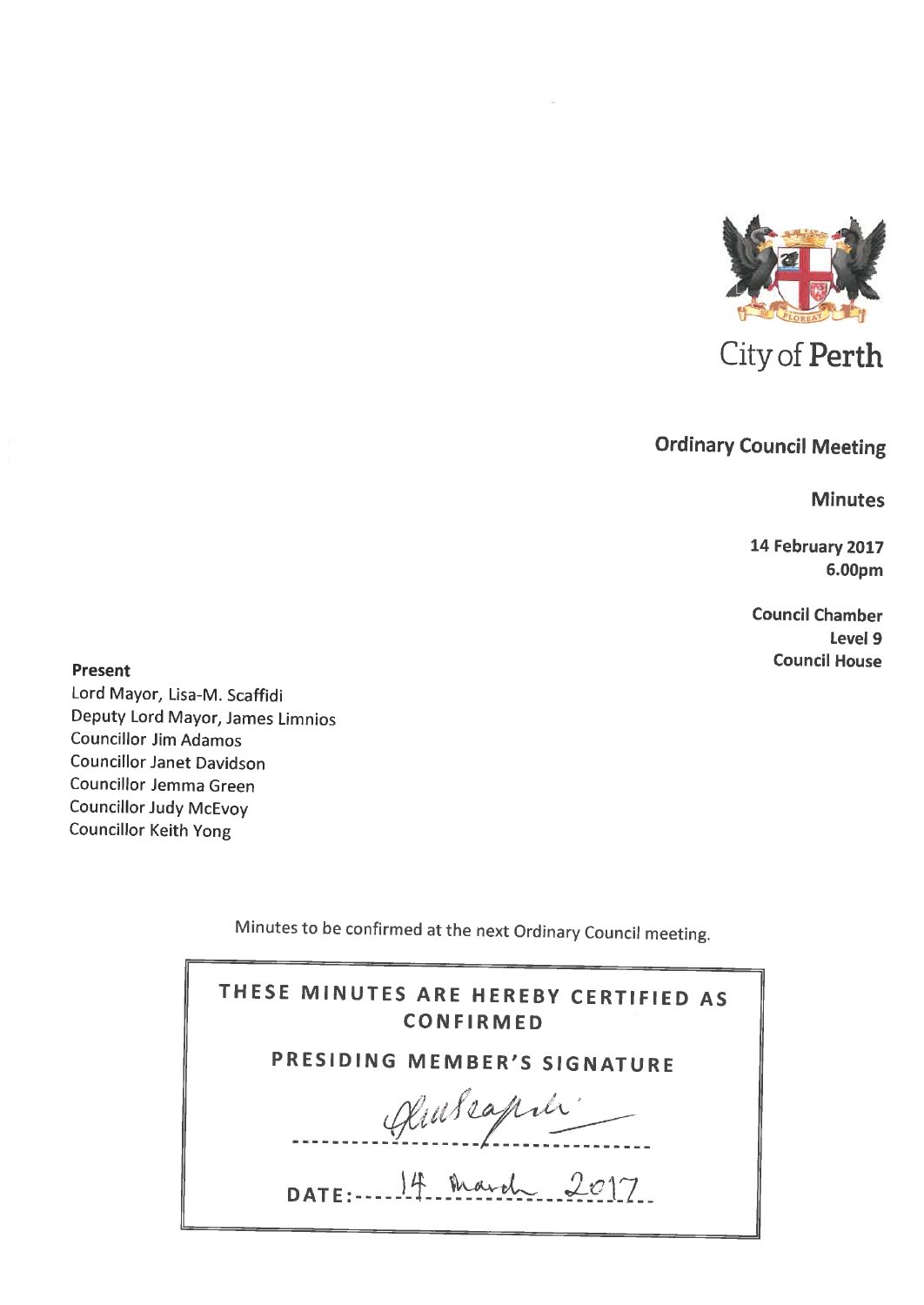Minutes of the Ordinary Meeting of the Council of the City of Perth held in the Council Chamber, Ninth Floor, Council House, 27 St Georges Terrace, Perth, on 14 February 2017.

| <b>Presiding:</b>           | The Rt Hon Lord Mayor, Ms Lisa-M.Scaffidi             |  |
|-----------------------------|-------------------------------------------------------|--|
| <b>Councillors Present:</b> | Adamos, Davidson, Green, Limnios, McEvoy and Yong     |  |
| In Attendance:              |                                                       |  |
| <b>Martin Mileham</b>       | - Chief Executive Officer                             |  |
| <b>Robert Mianich</b>       | - Director Corporate Services                         |  |
| <b>Paul Crosetta</b>        | - Director Construction and Maintenance               |  |
| Rebecca Moore               | - Director Community and Commercial Services          |  |
| <b>Erica Barrenger</b>      | - Acting Director City Planning and Development       |  |
| <b>Annaliese Battista</b>   | - Acting Director Economic Development and Activation |  |
| <b>Margaret Smith</b>       | - Manager Development Approvals                       |  |
| <b>Mark Ridgwell</b>        | - Manager Governance                                  |  |
| <b>Paul Anastas</b>         | - Personal Aide to the Lord Mayor                     |  |
| <b>Cathryn Clayton</b>      | - Governance Electoral Officer                        |  |

#### **Observers:**

Sixteen members of the public. Two members of the press. Three members of the staff.

#### **1. Prayer**

The Lord Mayor took the Chair and the prayer was read by the Chief Executive Officer.

#### **2. Declaration of Opening**

**6.01pm** The Lord Mayor declared the meeting open.

## **3. Apologies**

Cr Harley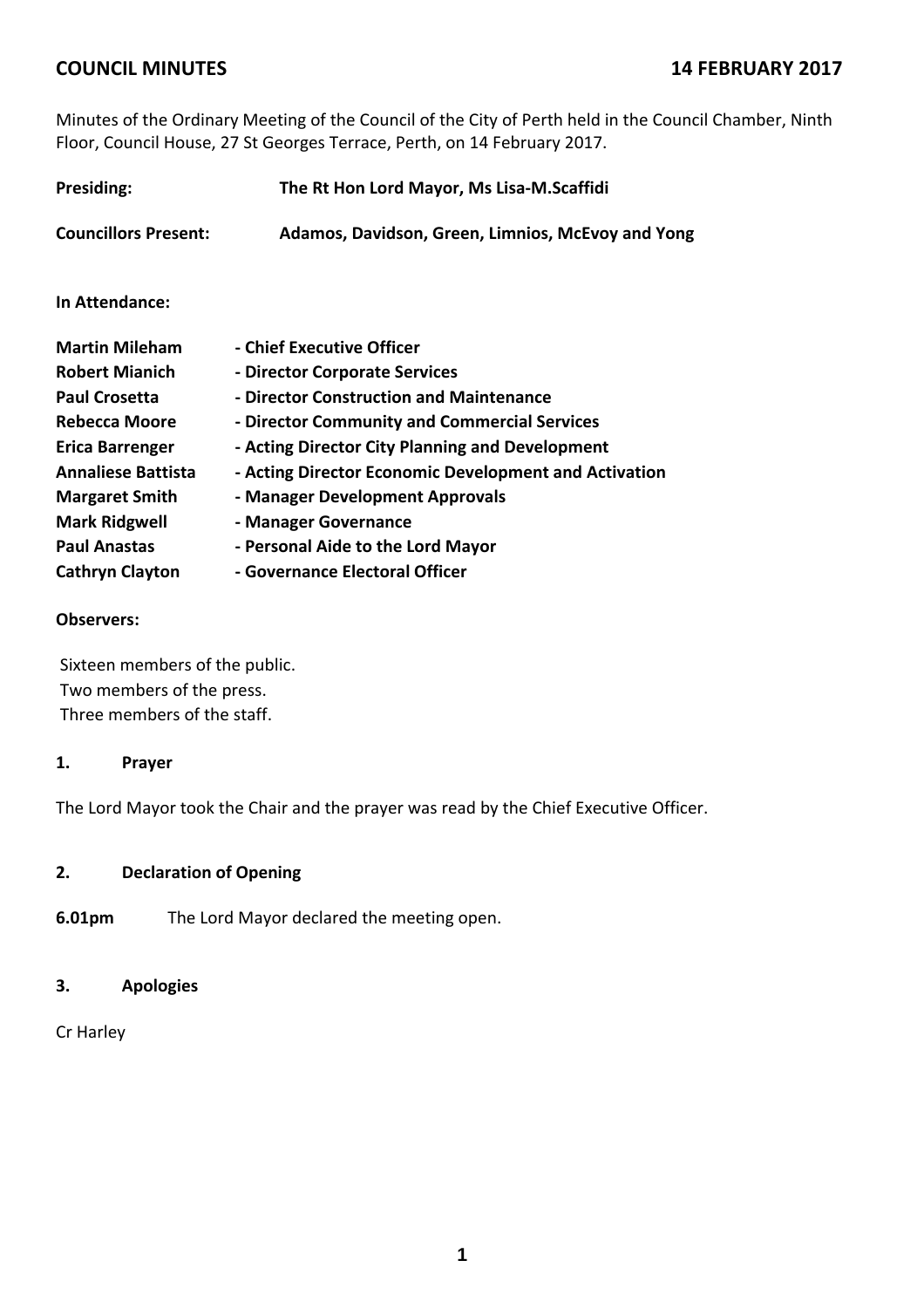#### **4. Question Time for the Public**

#### **4.1 ‐ Questions taken on Notice at the Council Meeting held 13 December 2016**

The following questions were taken on notice at the meeting held **13 December 2016** and the response provided is outlined below:

Questions received from Dr Linton J Sharp, 99 Holmfirth St, COOLBINIA WA 6050. (TRIM 227978/16)

| <b>Question 1:</b>      | What would it cost the City to provide free parking to major inner city car<br>parks, specifically Hay Street and Murray Street, on a weekend, a Saturday<br>and Sunday?                                                                                                                                                                                             |
|-------------------------|----------------------------------------------------------------------------------------------------------------------------------------------------------------------------------------------------------------------------------------------------------------------------------------------------------------------------------------------------------------------|
| Answer:                 | In 2015/16 the cost of operating City of Perth Parking and the 35 car parks<br>was \$37,873,452. The specific cost associated with individual car parks is<br>considered commercial in confidence information.                                                                                                                                                       |
| <b>Emailed question</b> | I wish to ask at tonight's City of Perth meeting, questions about making<br>free parking available to shoppers before Christmas.                                                                                                                                                                                                                                     |
|                         | To ascertain what this would cost the City, I would be interested to know<br>what parking fees the Hay St and Roe St carparks generate on a regular<br>Saturday and Sunday?                                                                                                                                                                                          |
| <b>Answer:</b>          | The specific revenue of individual car parks is considered commercial in<br>confidence information.                                                                                                                                                                                                                                                                  |
|                         | The fees charged on Saturday and Sunday in Roe Street and Hay Street<br>(His Majesty's) are as follows:                                                                                                                                                                                                                                                              |
|                         | <b>Roe Street</b><br>Hourly Rate: 6am - 6pm \$3.50<br>Hourly Rate: 6pm - 6am \$3.70<br>Night Rate 6pm to 3am \$10.80<br>Weekend & Public Holiday Day Rate 10 hour maximum between 6am &<br>6pm \$13.30<br>His Majesty's Car Park (Hay Street)<br>Hourly Rate \$3.90<br>Night Rate 6pm to midnight \$11.20<br>Saturday Rate 10 hour maximum between 6am & 6pm \$15.10 |
|                         | Sunday and Public Holiday Rate 10 hour maximum between 6am & 9pm<br>\$7.80                                                                                                                                                                                                                                                                                           |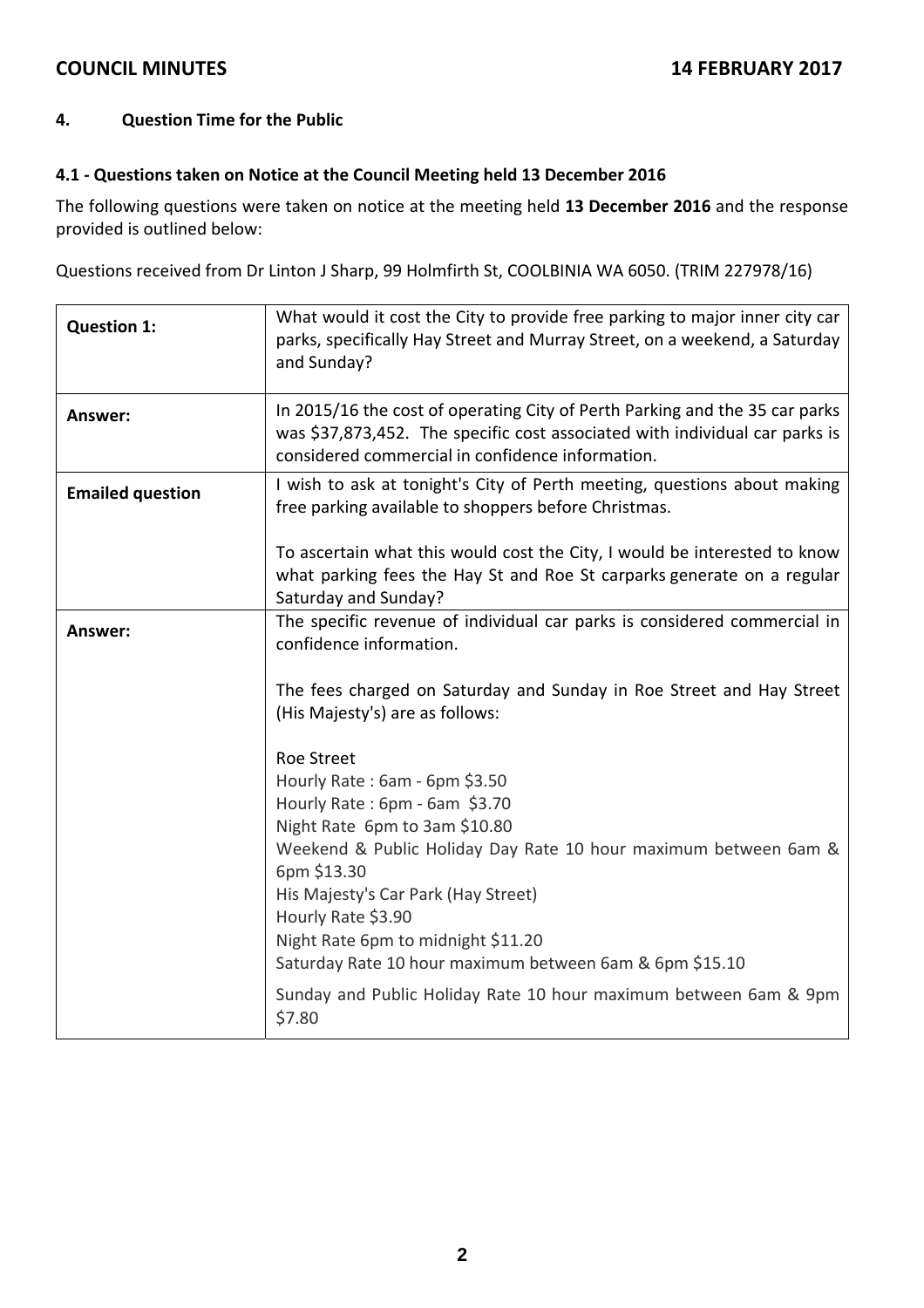#### **4.2 ‐ Questions received**

The Chief Executive Officer advised that questions were received from Mr Leslie Philip Sumner of Apartment 89, Adagio Apartments 90 Terrace Road, East Perth WA 6004 (TRIM 29271/17) in relation to Confidential Item 13.23 on the Agenda ‐ Glory X‐Press Pty Ltd Vs City of Perth (Sat Matter No. Dr 376 Of 2016) – Review of conditions of approval for the operation of a local shop at Unit 8/90 Terrace Road, East Perth.

| Question:        | 1. Will the City of Perth be fully defending the decisions made by the Elected<br>Members of the City of Perth who tabled their desire to maintain a reasonable<br>balance and protect our unique residential amenity particularly the hours of<br>trade?                                                                                                                                                                                                                                                                                                                                                                                                                                                                                                                                                                             |
|------------------|---------------------------------------------------------------------------------------------------------------------------------------------------------------------------------------------------------------------------------------------------------------------------------------------------------------------------------------------------------------------------------------------------------------------------------------------------------------------------------------------------------------------------------------------------------------------------------------------------------------------------------------------------------------------------------------------------------------------------------------------------------------------------------------------------------------------------------------|
| <b>Response:</b> | The purpose of the confidential item is for the Council to consider the way<br>forward and to provide 'without prejudice' instruction as to how to proceed with<br>the matter through SAT. Once the Council has considered the item the<br>recommendation will be required to remain confidential until the matter has<br>been dealt with through SAT (as specified in the report/recommendation).                                                                                                                                                                                                                                                                                                                                                                                                                                    |
| Question :       | 2. Can the City of Perth explain the deficiencies in planning and approval<br>processes that have resulted in a further application to the State Administrative<br>Tribunal?                                                                                                                                                                                                                                                                                                                                                                                                                                                                                                                                                                                                                                                          |
| <b>Response:</b> | The ability to seek a review by the SAT of a planning decision or conditions of<br>approval is open to any applicant under the planning legislation and it is all part<br>of due process. In this instance, the Council's attempts to strike a balance<br>between residents' concerns and the legitimate operations of a business owner<br>have resulted in quite stringent conditions being imposed on this local shop<br>(compared to other similar approved businesses in the city), which, in the opinion<br>of the applicant, are not reasonable and impact on the viability of his business.<br>Therefore, the applicant is seeking a review of some of the conditions imposed by<br>the Council and if a mediated outcome cannot be agreed upon, the matter will be<br>determined by SAT under the current planning framework. |
| Question :       | 3. Is it still the view of the Councillors who went on the record at the Council<br>meeting and who expressed their concerns in relation to Lot 8/90, that their<br>concerns remain valid?                                                                                                                                                                                                                                                                                                                                                                                                                                                                                                                                                                                                                                            |
| <b>Response:</b> | The Councillors will continue to strive to address the conflicting requirements<br>voiced by some residents with those of the shop owners, while having due regard<br>for the planning matters that they are required to take into account.                                                                                                                                                                                                                                                                                                                                                                                                                                                                                                                                                                                           |

#### **5. Members on Leave of Absence and Applications for Leave of Absence**

The Chief Executive Officer advised that a leave of absence had previously been granted to Cr Chen for the period 3 January to 10 March 2017, inclusive.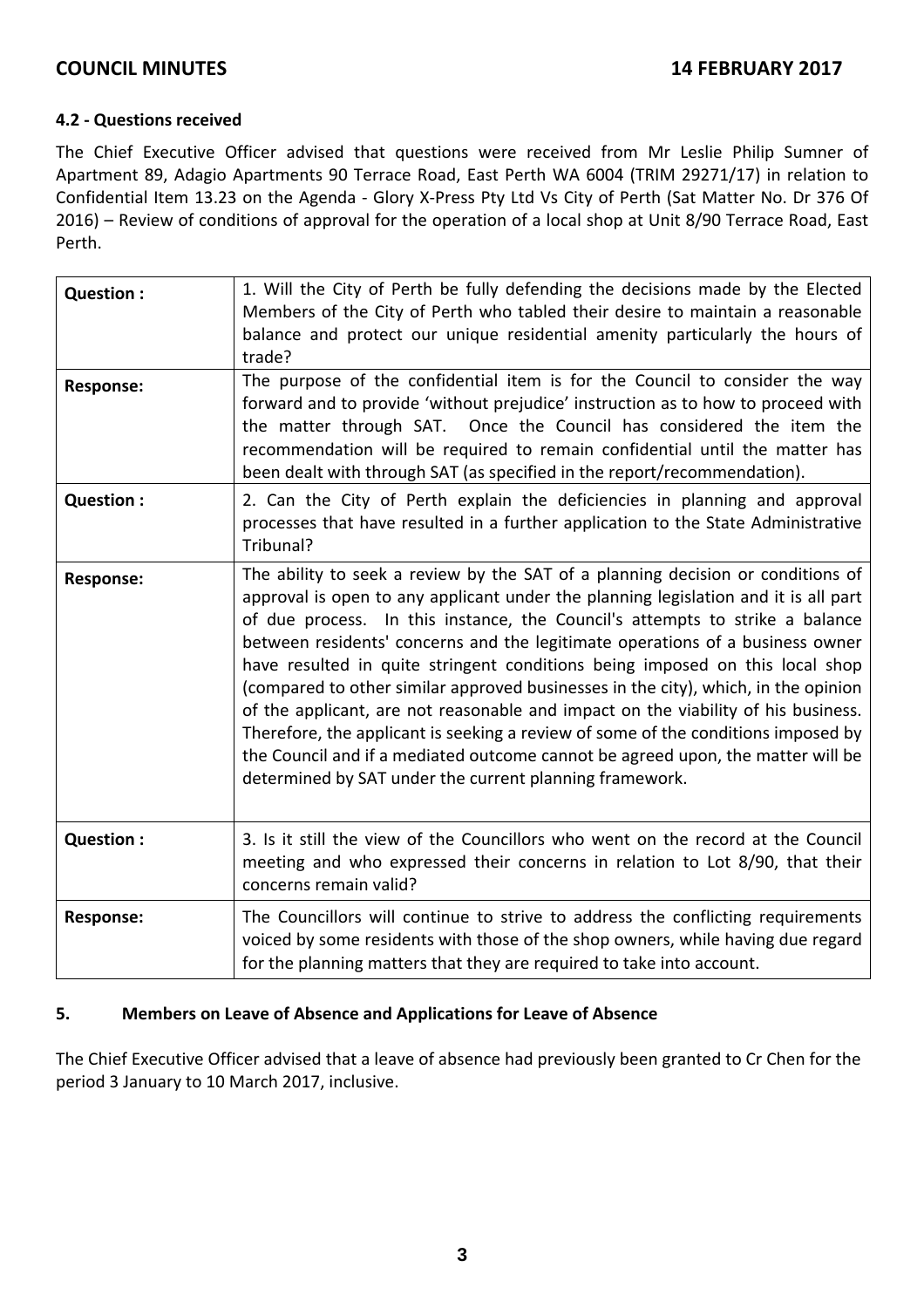#### **6. Confirmation of Minutes**

The minutes of the Ordinary Meeting of the Council and the 2016 Annual General Meeting of Electors held on 13 December 2016 were submitted for consideration.

## *Moved by Cr Davidson, seconded by Cr Adamos*

*That the minutes of the Ordinary Meeting of the Council and the 2016 Annual General Meeting of Electors held on 13 December 2016 be confirmed as a true and correct record.*

*The motion was put and carried*

**The votes were recorded as follows:**

**For: The Lord Mayor, Crs Adamos, Davidson, Green, Limnios, McEvoy and Yong**

**Against: Nil**

**7. Announcements by the Lord Mayor**

Nil

**8. Disclosures of Members' Interests**

Nil

**9. Questions by Members of which due notice has been given**

Nil

**10. Correspondence**

Nil

**11. Petitions**

Nil

#### **12. Matters for which the Meeting may be closed**

The Chief Executive Officer advised that in accordance with Section 5.23(2) of the *Local Government Act 1995*, the meeting will be required to be closed to the public prior to discussion of the following Confidential Item: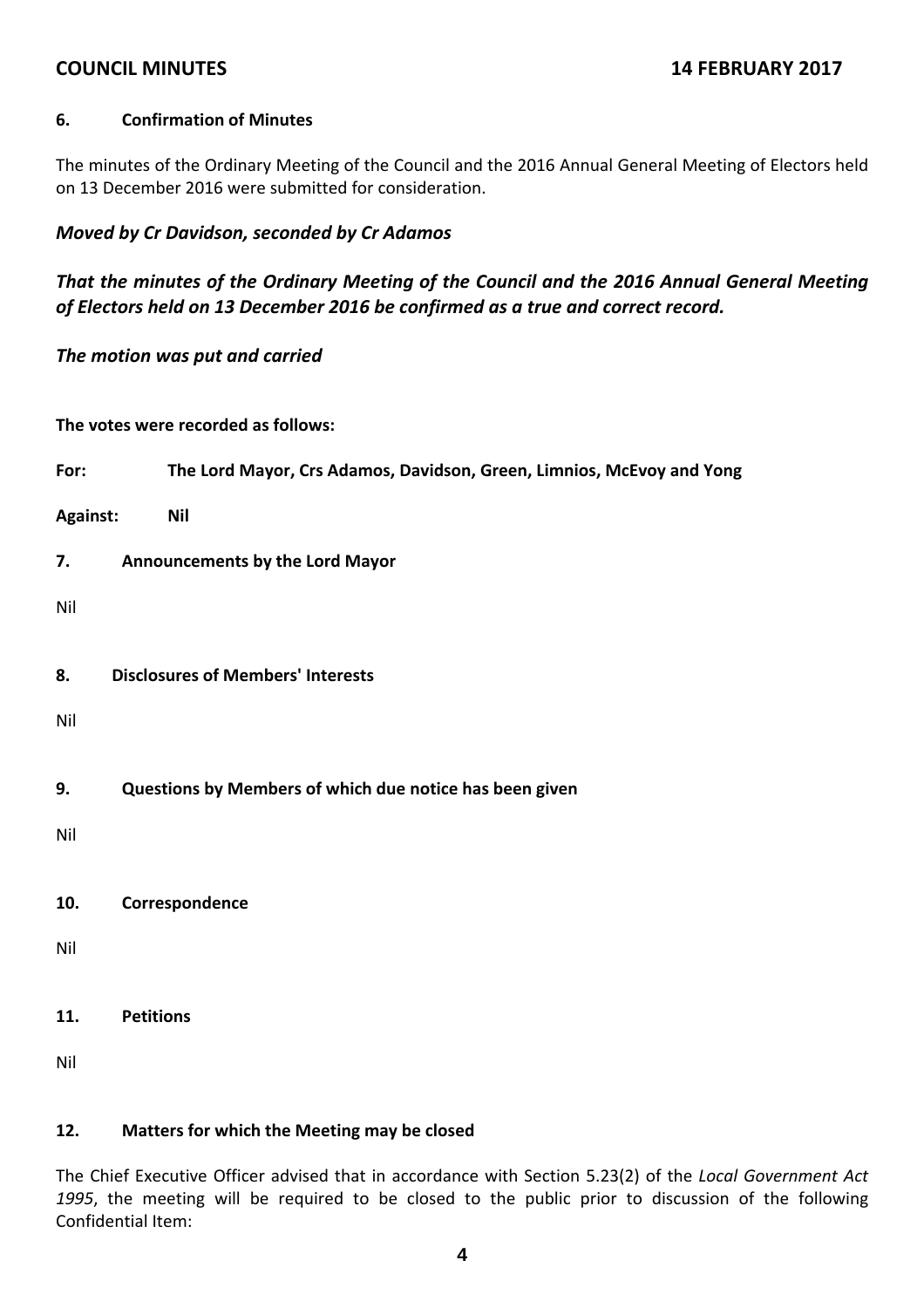| Item No.          | <b>Item Title</b>                                                         | Reason |
|-------------------|---------------------------------------------------------------------------|--------|
| Confidential Item | Glory X-Press Pty Ltd Vs City of Perth (Sat Matter No. Dr $ $ s5.23(2)(d) |        |
| 13.23             | 376 Of 2016) – Review of conditions of approval for the                   |        |
|                   | operation of a local shop at Unit 8/90 Terrace Road, East                 |        |
|                   | Perth                                                                     |        |

In addition the Chief Executive Officer advised should an Elected Member wish to discuss the content of the confidential attachment/s listed below; it is recommended that Council resolve to close the meeting prior to their discussion.

| <b>Attachment No.</b> | <b>Item No. and Title</b>                                                 | Reason |
|-----------------------|---------------------------------------------------------------------------|--------|
| Confidential          | Agenda Item 13.21 – Tender 049-16/17 Hydrogeological $ $ s5.23(2)(e)(iii) |        |
| Attachment 13.21B     | Investigation and Feasibility Study - Alternative Water                   |        |
|                       | Source for Irrigation Sources                                             |        |

#### **13. Reports**

#### **Planning Committee Reports**

## **13.1 ‐ Perth Local Development Assessment Panel – Membership Nominations**

The Committee recommendation to the Council for this report was resolved by the Planning Committee at its meeting held on 7 February 2017.

**The Committee recommendation to the Council is the same as that recommended by the Officers.**

#### **Nominations:**

The Lord Mayor called for nominations.

**Cr Davidson nominated the Lord Mayor and Cr Adamos as the City of Perth local government members, and Deputy Lord Mayor Limnios and Cr Yong as the City of Perth local government alternate members.**

**The Lord Mayor, Deputy Lord Mayor Limnios, Cr Adamos and Cr Yong accepted the nominations.**

**There were no further nominations.**

*Moved by Cr Davidson, seconded by Cr McEvoy*

*That Council nominates for consideration by the Minister for Planning for appointment to the Perth Local Development Assessment Panel for a term starting 27 April 2017 until 26 April 2020:*

*1. the Lord Mayor and Cr Adamos as the City of Perth local government members;*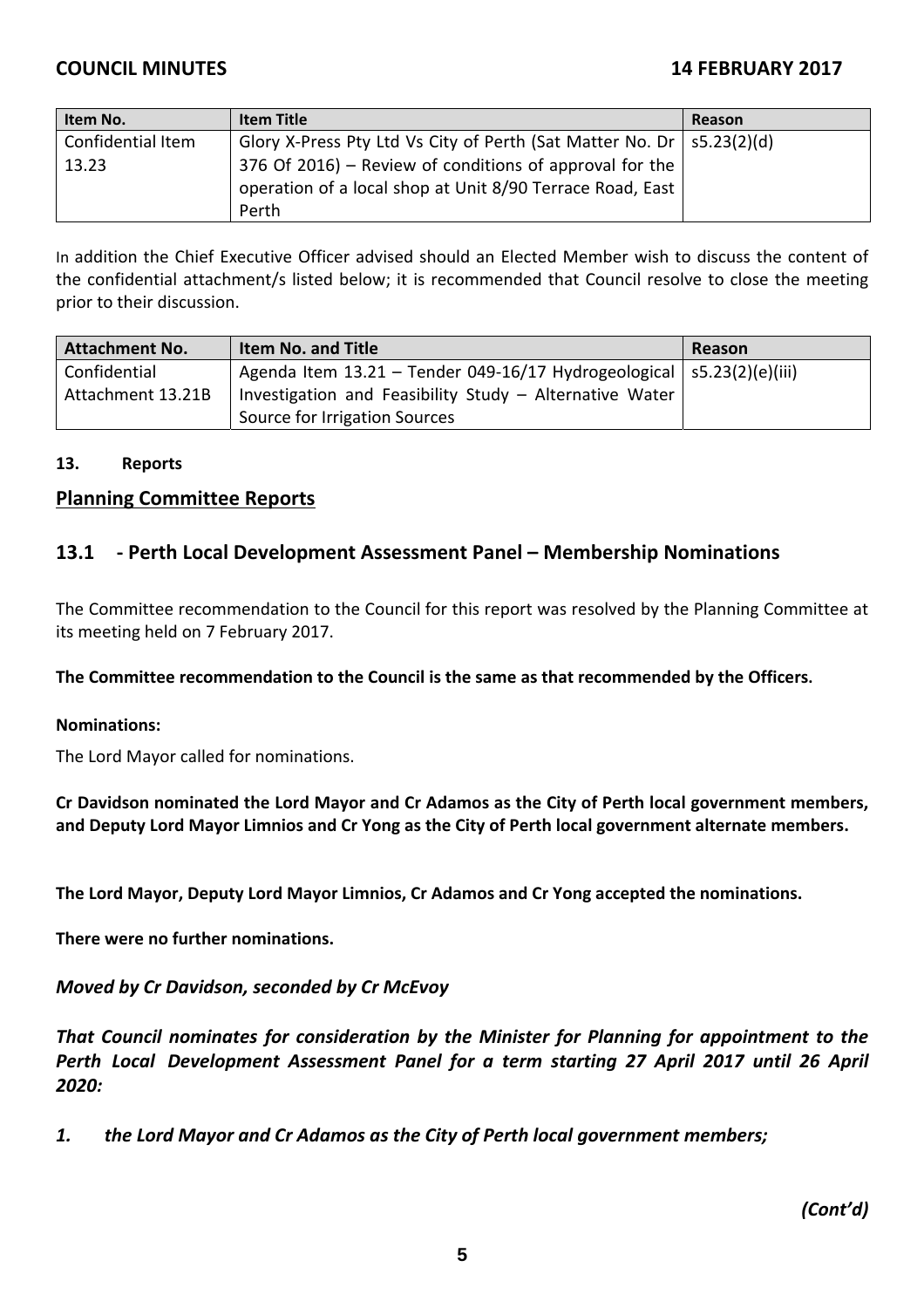*2. Deputy Lord Mayor Limnios and Cr Yong as the City of Perth local government alternate members.*

# *The motion was put and carried*

**The votes were recorded as follows:**

**For: The Lord Mayor, Crs Adamos, Davidson, Green, Limnios, McEvoy and Yong**

**Against: Nil**

# **13.2 ‐ 43 (Lot 41) Arden Street, East Perth – Proposed Additions to the Second Floor and New Third Floor to the Existing Dwelling**

The Committee recommendation to the Council for this report was resolved by the Planning Committee at its meeting held on 7 February 2017.

**The Committee recommendation to the Council is the same as that recommended by the Officers.**

# *Moved by Cr McEvoy, seconded by Cr Adamos*

*That:*

- *1. in accordance with the provisions of the City Planning Scheme No. 2, Local Planning Scheme No. 26 and the Metropolitan Region Scheme, Council APPROVES the revised application for additions to the second floor and construction of a new third floor to the existing dwelling at 43 (Lot 41) Arden Street, East Perth as indicated on the Metropolitan Region Scheme Form One dated 16 August 2016 and as shown on the plans received on 4 January 2017 subject to:*
	- *1.1 the applicant providing the City with an acceptable construction value for the proposed works based on the current market and reimburse the City the correct prescribed application fees prior to applying for a building permit;*
	- *1.2 final details of the proposed finishes, design, colours and materials for the additions being submitted by the applicant and approved by the City prior to applying for the relevant building permit;*
	- *1.3 any proposed external building plant, piping, ducting and air conditioning units being located so as to minimise any visual and noise impact on the adjacent developments and being screened from view of the street and rear laneway, with details of the location and screening of any proposed external building plant being submitted and approved prior to the submission of an application for the relevant building permit; and*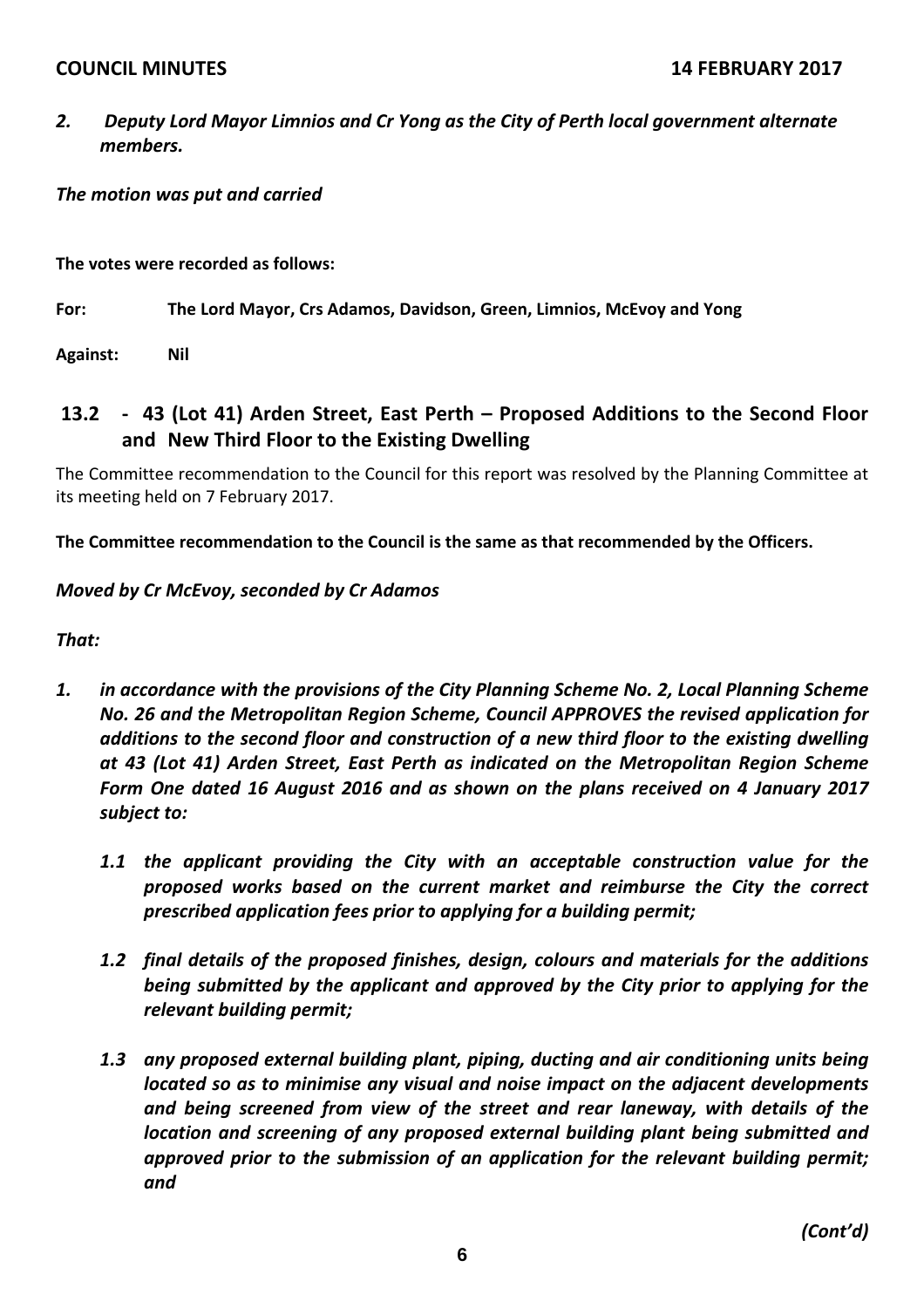- *1.4 a construction management plan for the proposal being submitted for approval by the City prior to applying for a building permit, detailing how it is proposed to manage:*
	- *a. delivery of materials and equipment to the site;*
	- *b. storage of materials and equipment on the site;*
	- *c. parking arrangements for the contractors and subcontractors;*
	- *d. maintaining access through the rear laneway throughout construction; and*
	- *e. any other matters likely to impact on the surrounding properties,*
- *2. the City's Officers review the design guidelines for East Perth Area 21 Constitution Hill North to include the properties at 33 to 47 (Lots 40 to 45) Arden Street, East Perth, to provide more consistent guidelines for the future development of this area.*

*The motion was put and carried*

**The votes were recorded as follows:**

**For: The Lord Mayor, Crs Adamos, Davidson, Green, Limnios, McEvoy and Yong**

**Against: Nil**

# **13.3 ‐ 28 (Lot 743) St Georges Terrace and 501 (Lots 563 And 744) Hay Street, Perth – Demolition of the Existing Anzac House and Club Building and the Construction of a 10‐Level Mixed‐Use Building for the RSLWA Club and Offices, Commercial Offices and Dining Tenancies**

The Committee recommendation to the Council for this report was resolved by the Planning Committee at its meeting held on 7 February 2017.

**The Committee recommendation to the Council is the same as that recommended by the Officers.**

*Moved by Cr McEvoy, seconded by Cr Adamos*

*That, in accordance with the provisions of the City Planning Scheme No. 2, the Planning and Development (Local Planning Schemes) Regulations 2015 – Deemed Provisions for Local Planning Schemes and the Metropolitan Region Scheme, the Council APPROVES BY AN ABSOLUTE MAJORITY, the application for the demolition of the existing ANZAC House and Club building and* the construction of a 10-level mixed-use building for the RSLWA Club and Offices as well as *commercial offices and dining tenancies at 28 (Lot 743) St Georges Terrace and 501 (Lots 563 and 744) Hay Street, Perth subject to:*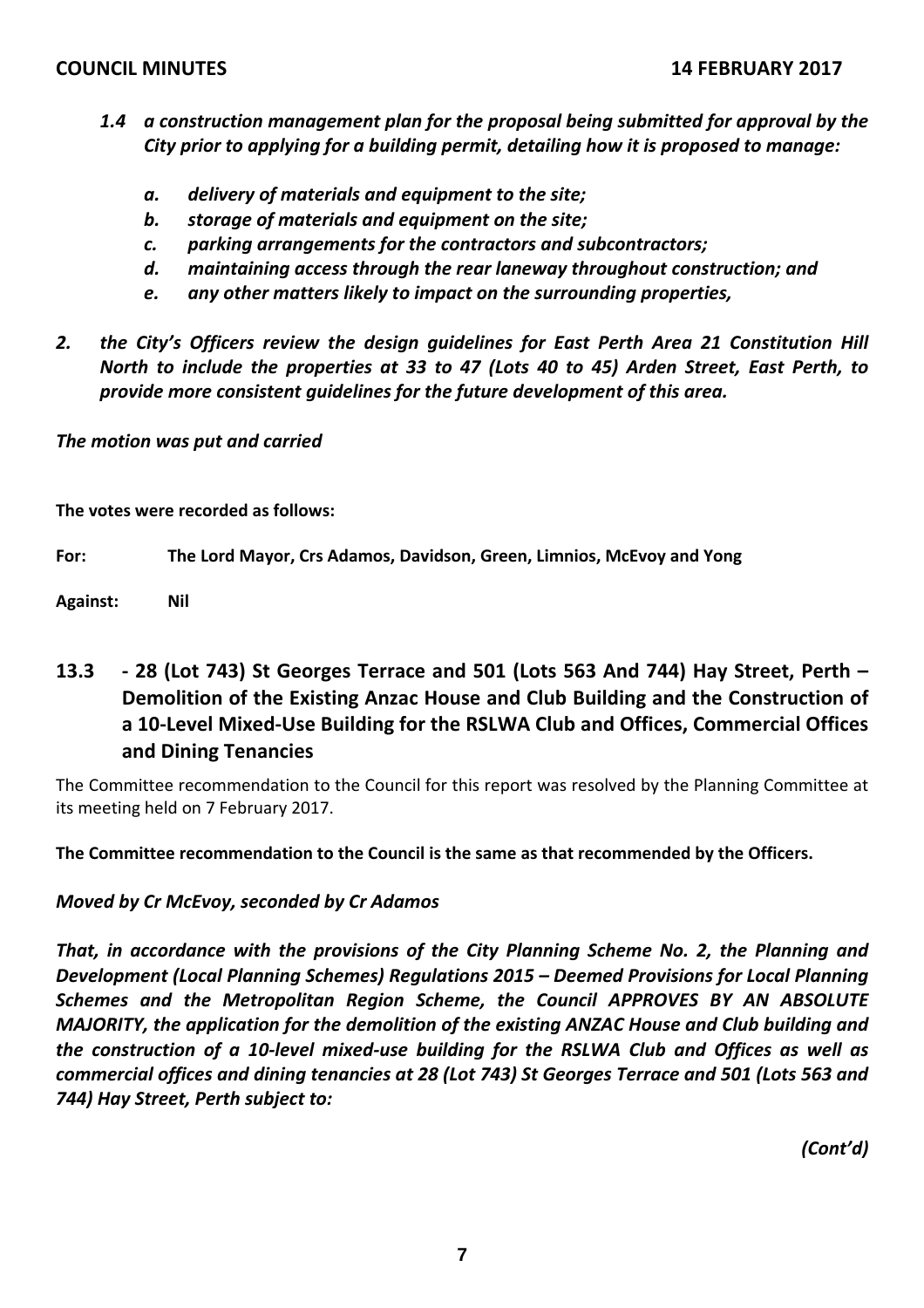- *1. the amalgamation and re‐subdivision of the subject lots into two separate lots on two Certificates of Titles to accommodate the new RSLWA Club building and Central Law Courts building, in compliance with the City's maximum plot ratio and car parking requirements, as well as any required vehicle access and servicing easements prior to occupancy of the new RSLWA Club building;*
- *2. an interpretation strategy and archival record of the existing ANZAC House building being prepared in consultation with the State Heritage Office and being submitted for approval by the City prior to applying for a demolition permit;*
- *3. an archaeological management strategy being prepared by a suitably qualified historical archaeologist, to inform demolition and redevelopment works at the site, in consultation with the State Heritage Office and being submitted to the City for approval prior to applying for a demolition permit;*
- *4. final details of the design and a sample board of the high quality and durable materials, colours and finishes for the building, including the treatment to the vehicle entrance on Irwin Street, being submitted for approval by the City prior to applying for a building permit;*
- *5. final details of the design and finishes to the western courtyard and display space, including security and surveillance measures to ensure the area is safe during and after operating hours, being submitted for approval by the City prior to its installation;*
- *6. any proposed external building plant, lift overruns, piping, ducting, water tanks, transformers, air condensers and fire booster cabinets shall be located so as to minimise any visual and noise impact on the adjacent developments and being screened from view of the street, including any such plant or services located within the vehicle entrance of the development, with details of the location and screening of such plant and services being submitted for approval by the City prior to applying for a building permit;*
- *7. a final Waste Management Plan, identifying a permanent storage and wash down facility for bins both recyclables and general waste and including a waste disposal/collection strategy demonstrating how these facilities will be serviced by the City or a private operator, being submitted for approval by the City prior to applying for a building permit;*
- *8. details of on‐site stormwater disposal/management being to the City's specifications and being submitted for approval by the City prior to applying for a building permit;*
- *9. the proposed floor levels of the pedestrian and vehicle entrances into the building being designed to match the current levels of the adjacent footpaths, to the City's satisfaction, with details being submitted for approval by the City prior to applying for a building permit;*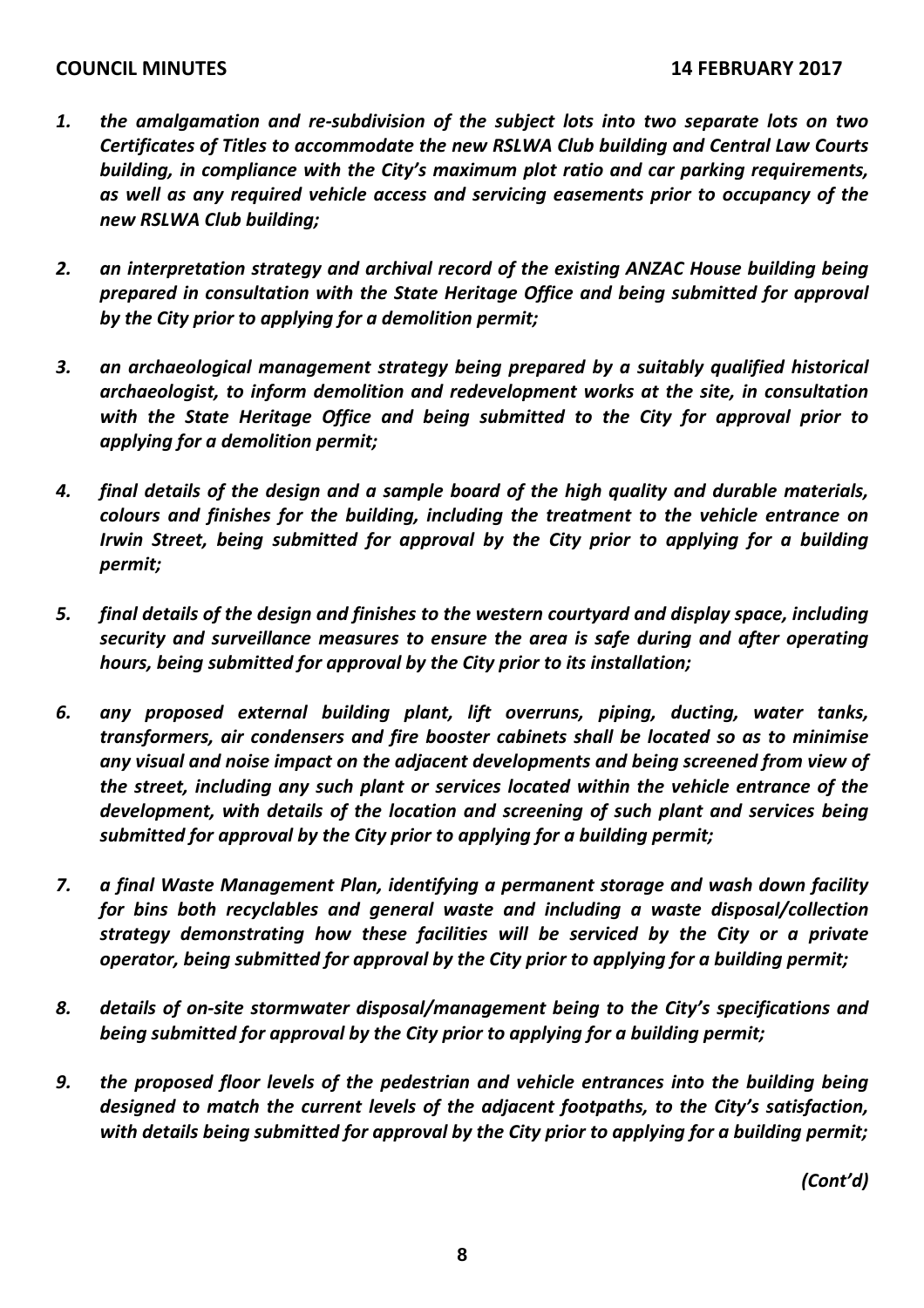- *10. thirteen car parking bays (including one universal access car parking bay) being provided on‐site within the new RSLWA Club and Offices building, with all on‐site parking being for the exclusive use of the tenants of the development and their customers/guests;*
- *11. in the event that the approved development has not been substantially commenced within six months of the demolition of the existing building on site, the site is to be landscaped and aesthetically screened at the owner's cost, with details being submitted for approval by the City prior to installation, in order to preserve the amenity of the area and to prevent dust and sand being blown from the site, with the site being maintained in a clean and tidy state to the City's satisfaction;*
- *12. the works referred to in Condition 11, shall be secured by a bond/deed of agreement between the applicant and the City, to the value of the proposed works, with the cost of the deed to be borne by the applicant;*
- *13. any signage for the development being integrated into the design of the building and any signs which are not exempt from approval under the City's Signs Policy 4.6 requiring a separate application;*
- *14. the ground floor commercial tenancies being restricted to 'Dining' (café or restaurant), 'Office' or 'Retail (General)' uses with any other proposed uses not listed above or any external alterations to the tenancies requiring a separate application for approval;*
- *15. a construction management plan for the development being submitted to the City for approval prior to applying for a building permit, detailing how it is proposed to manage:* 
	- *15.1 the delivery of materials and equipment to the site;*
	- *15.2 the storage of materials and equipment on the site;*
	- *15.3 the parking arrangements for the contractors and subcontractors;*
	- *15.4 any dewatering of the site;*
	- *15.5 any impacts on city infrastructure and street trees in the surrounding streets and footpaths; and*
	- *15.6 other matters likely to impact on the Central Law Courts and surrounding properties.*

*The motion was put and carried by an absolute majority*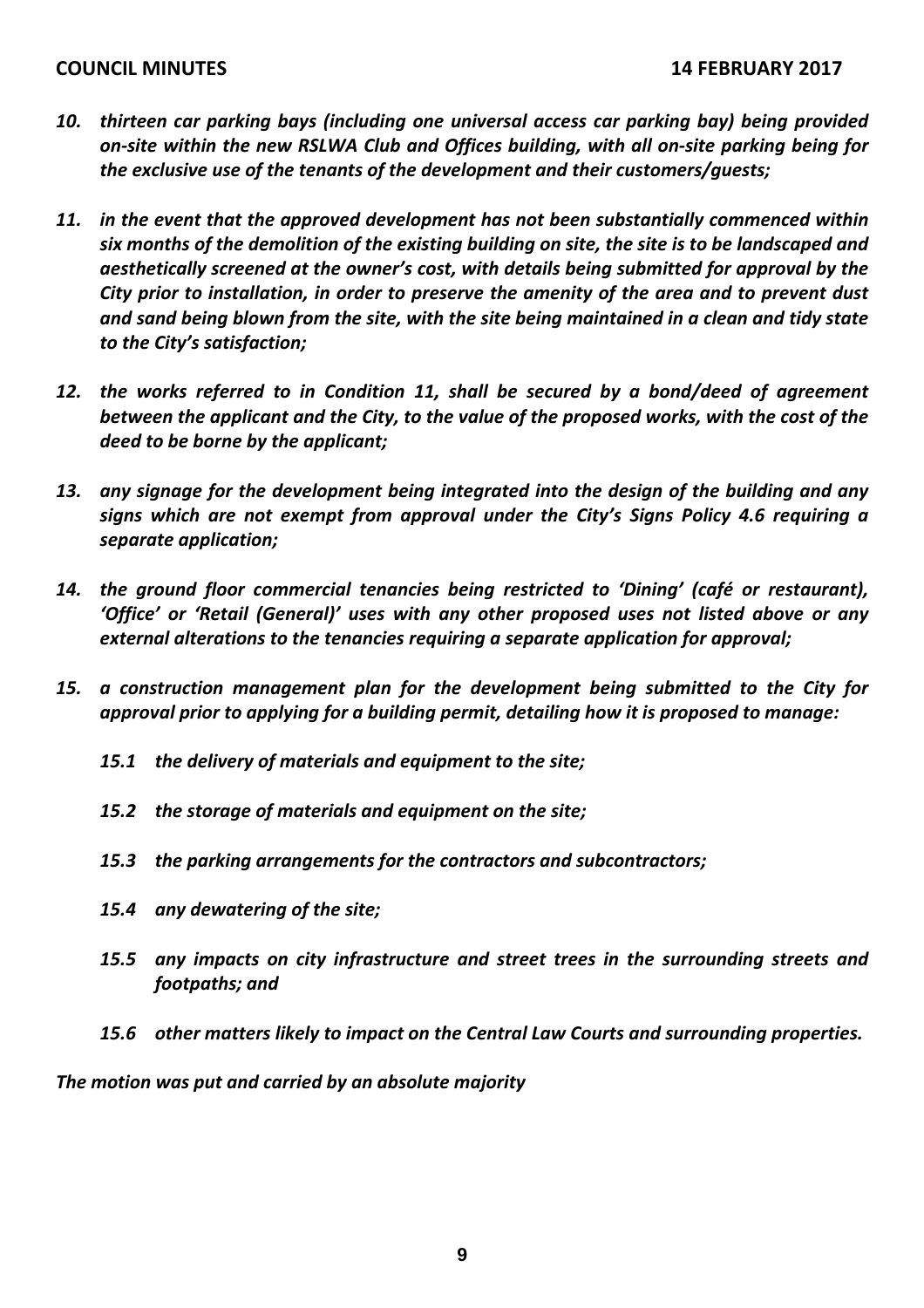**The votes were recorded as follows:**

#### **For: The Lord Mayor, Crs Adamos, Davidson, Green, Limnios, McEvoy and Yong**

**Against: Nil**

# **13.4 ‐ 18 (Lot E105) Wickham Street, East Perth – Proposed Seven Storey Mixed‐Use Development Comprising 27 Multiple Dwellings, One Office Tenancy and 29 Car Parking Bays**

The Committee recommendation to the Council for this report was resolved by the Planning Committee at its meeting held on 7 February 2017.

**The Committee recommendation to the Council is the same as that recommended by the Officers.**

#### *Moved by Cr Adamos, seconded by Cr McEvoy*

*That, in accordance with the provisions of City Planning Scheme No. 2, the Planning and Development (Local Planning Schemes) Regulations 2015 – Deemed Provisions for Local Planning Schemes and the Metropolitan Region Scheme, Council APPROVES BY AN ABSOLUTE MAJORITY the application for demolition of the existing single storey building and the construction of a seven storey mixed‐use development comprising 27 multiple dwellings, one office tenancy and 29 car parking bays at 18 (Lot E105) Wickham Street, East Perth, as detailed on the Metropolitan Region Scheme Form One dated 11 October 2016, and as shown on the plans received 20 October 2016 and 19 December 2016 subject to:*

- *1. final details of the design and a sample board of the high quality and durable materials, colours and finishes for the proposed building being submitted for approval by the City prior to applying for a building permit;*
- *2. air conditioner condensers and any proposed external building plant, lift overruns, piping, ducting, water tanks, transformers, and fire booster cabinets shall be located so as to minimise any visual and noise impact on the occupants of adjacent properties and being screened from view of the street, including any such plant or services located within the vehicle entrance of the development, with details of the location and screening of such plant and services and specifically effective screening of air‐conditioning on balconies being submitted for approval by the City prior to applying for a building permit;*
- *3. a Waste Management Plan, identifying a permanent storage and wash down facility for bins for both recyclables and general waste and including a waste disposal/collection strategy demonstrating how these facilities will be serviced by either the City or by private contractors, being submitted for approval by the City prior to applying for a building permit;*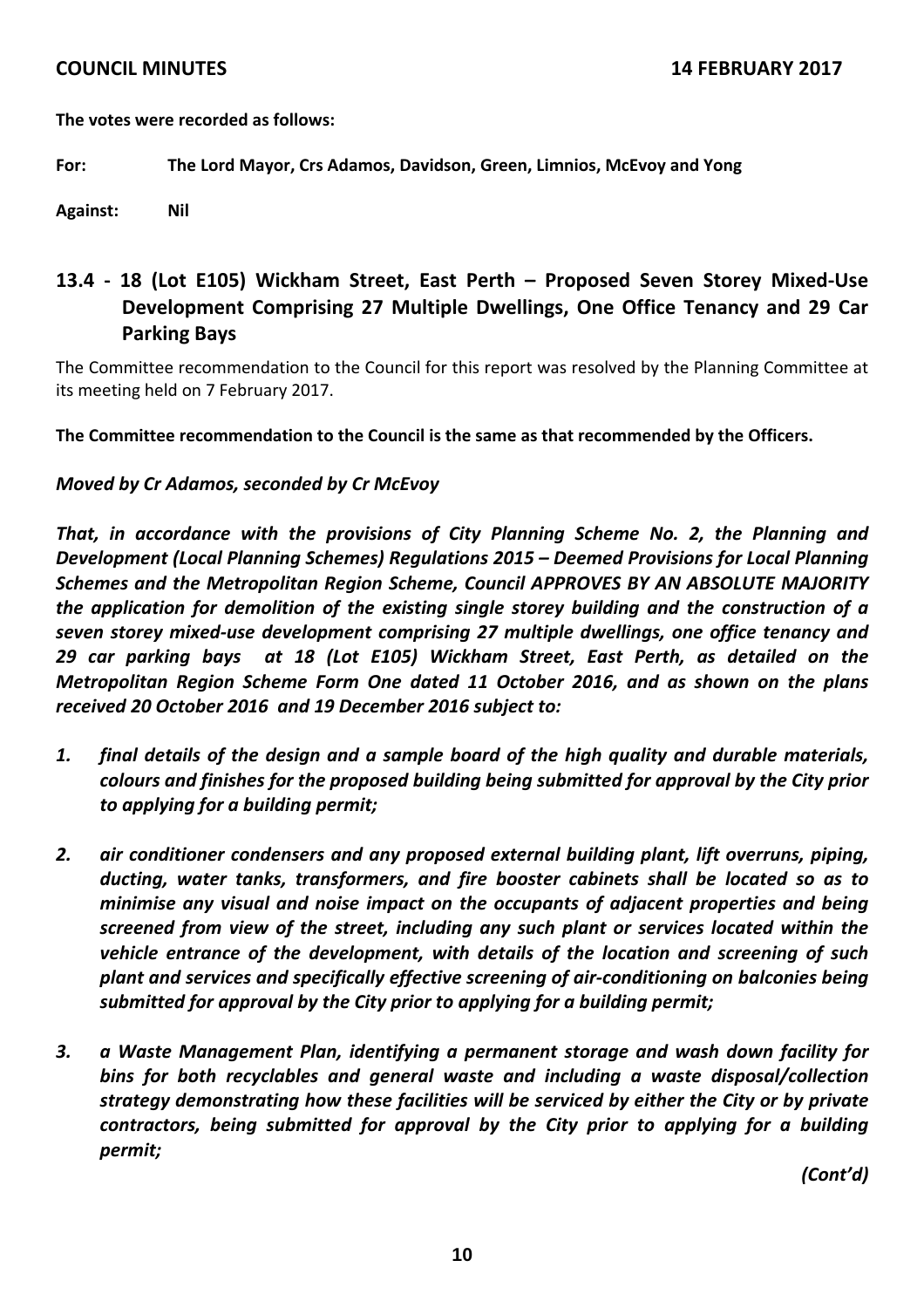- *4. the proposed floor levels of the pedestrian and vehicle entrances to the building being designed to match the current levels of the immediately adjacent footpaths, to the City's satisfaction;*
- *5. on‐site stormwater disposal/management being to the City's specifications with details being submitted to the City for approval prior to applying for a building permit;*
- *6. the two tenant car parking bays provided on site being for the exclusive use of the tenants or occupants of the commercial tenancies within the development and not being leased or otherwise reserved for use of the tenants or occupants of other buildings or sites;*
- *7. a minimum of 27 residential car bays being provided on site, with a minimum of one residential car bay being allocated to each multiple dwelling within the development and with all on‐site residential car bays being for the exclusive use of the residents of the development or their visitors;*
- *8. the dimensions of all car parking bays, aisle widths and circulation areas complying with the Australian Standard AS2890.1, ensuring that vehicles can enter and exit the building in forward gear;*
- *9. a minimum of one secure bicycle parking bay being provided for the commercial tenancies within the development in accordance with the requirements of the City Planning Scheme No. 2 Policy 5.3 Bicycle Parking and End of Journey Facilities;*
- *10. any signage for the development being integrated with the design of the building with any signs not exempt under Policy 4.6 Signs being subject to a separate application for approval by the City; and*
- *11. a construction management plan for the proposal being submitted for approval by the City prior to applying for a building permit, detailing how it is proposed to manage:*
	- *11.1 the delivery of materials and equipment to the site;*
	- *11.2 the storage of materials and equipment on the site;*
	- *11.3 the parking arrangements for the contractors and subcontractors;*
	- *11.4 any dewatering of the site;*
	- *11.5 other matters likely to impact on the surrounding properties; and*
	- *11.6 construction of the crossover and any impacts on City infrastructure and street trees.*

*The motion was put and carried by an absolute majority*

**The votes were recorded as follows:**

**For: The Lord Mayor, Crs Adamos, Davidson, Green, Limnios, McEvoy and Yong**

**Against: Nil**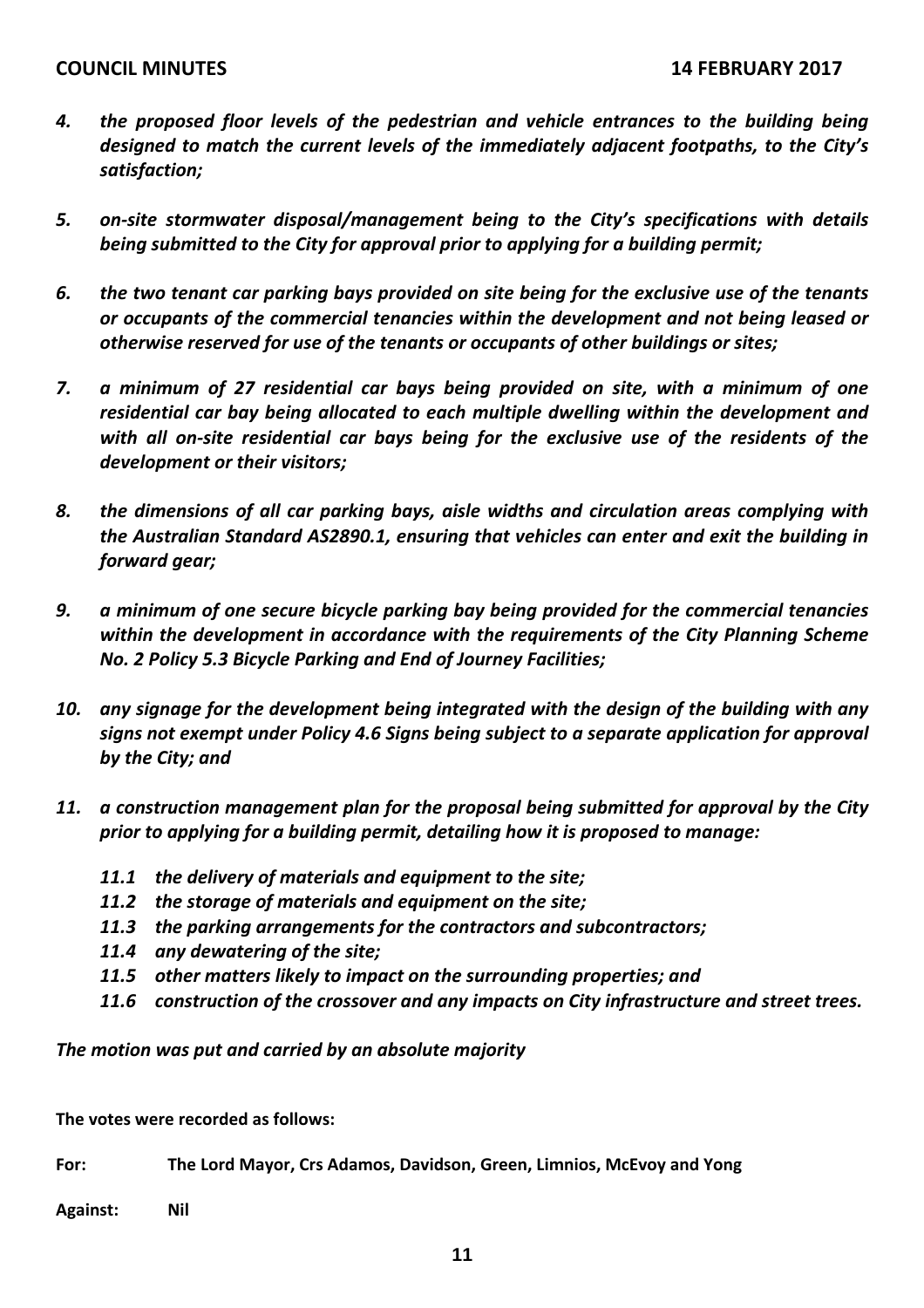# **13.5 ‐ 75 and 93 (Lots 21 and 30) William Street, Perth – Proposed Single Storey Structure for use as a Coffee Kiosk ('Mixed Commercial') and Associated Signage**

At the Planning Committee meeting held on 7 February 2017 the Committee agreed to amend the Officer recommendation by including an additional part 14 as follows:

- 14. the applicant being responsible for any costs associated with the relocation or other modifications required to the City's existing surveillance cameras in the locality should the proposed development create any impediment to the City's current surveillance coverage within the precinct.
- **Reason:** The Planning Committee considered it appropriate to amend the Officer recommendation to ensure adequate CCTV surveillance is not diminished by the development within the precinct.

# *Moved by Cr Adamos, seconded by Cr McEvoy*

*That in accordance with the City Planning Scheme No. 2 and the Metropolitan Region Scheme, Council APPROVES the proposed single storey structure for use as a coffee kiosk ('Mixed Commercial' use) and associated signage at 75 and 93 (Lots 21 and 30) William Street, Perth as detailed on the application form dated 1 September 2015 and as shown on the plans received on 30 November 2016 and 20 January 2017 subject to:*

- *1. final details of the design, external materials and finishes for the structure/building, including a sample board demonstrating the use of high quality, robust materials, being submitted for approval by the City prior to applying for the a building permit;*
- *2. any proposed external building plant, piping, ducting and air condensers shall be located so as to minimise any visual and noise impact on the adjacent developments and being screened from view, with details of the location and screening of such plant and services being submitted for approval by the City prior to the applying for a building permit;*
- *3. should either lot be sold in to separate ownership the kiosk is to be removed prior to settlement, with relevant permits being obtained from the City and the site being reinstated to the satisfaction of the City;*
- *4. a Waste Management Plan, identifying a permanent storage and wash down facility for bins for both recyclables and general waste and including a waste disposal/collection strategy demonstrating how these facilities will be serviced by the City, being submitted for approval by the City prior to applying for a building permit;*
- *5. a management plan addressing servicing and delivery of goods to the coffee kiosk being submitted for approval by the City prior to applying for a building permit;*
- *6. all stormwater being contained on‐site with details of the stormwater drainage being submitted to the City for approval prior to applying for a building permit;*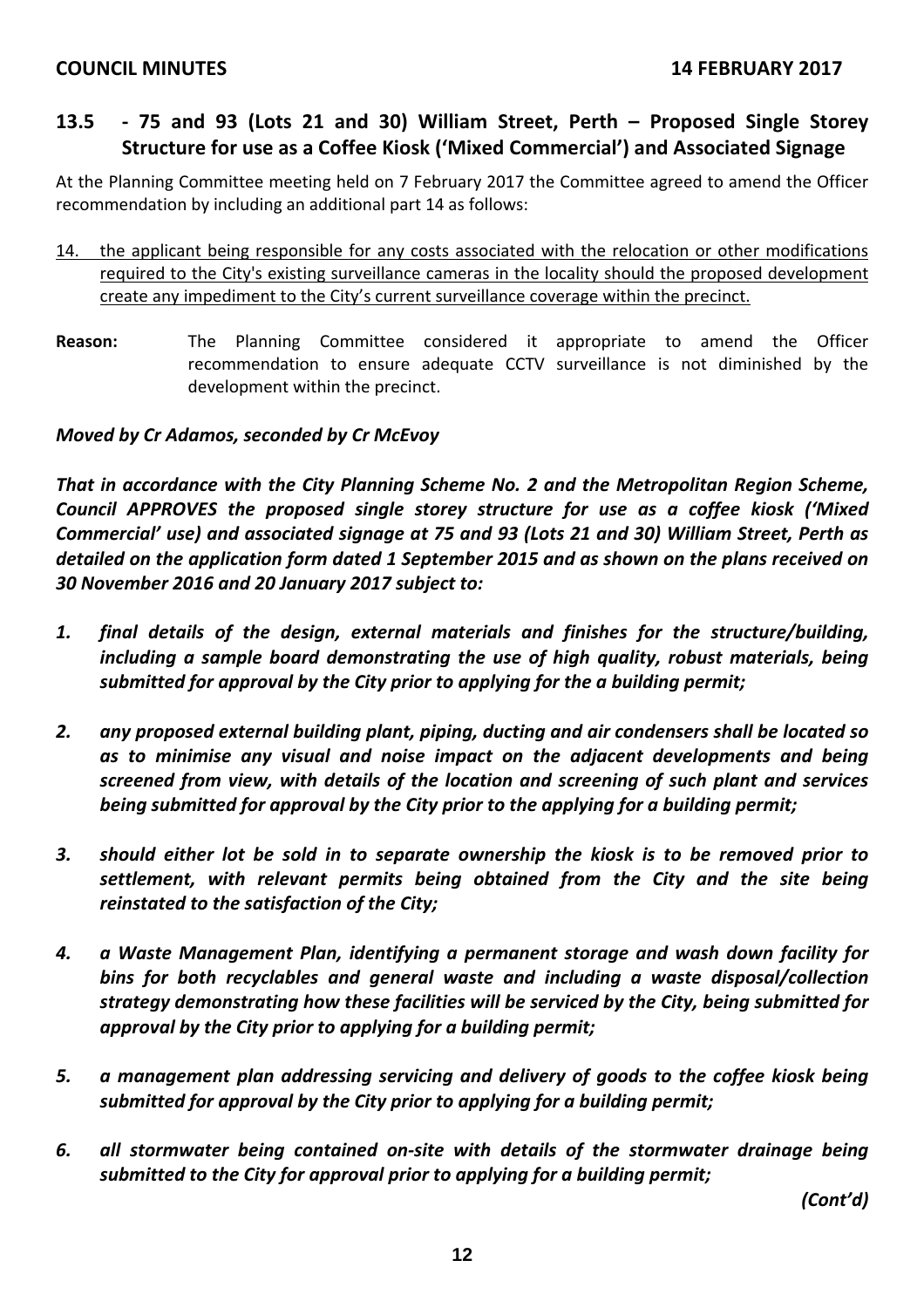- *7. the proposed furniture for the alfresco seating area being of high quality with final details of the furniture being submitted for approval by the City prior to the installation of the outdoor furniture;*
- *8. all outdoor furniture being stored within the subject tenancy or to the City's satisfaction at close of business each day;*
- *9. a lighting plan for the development including details of how the architectural elements will be illuminated to provide an attractive building at night and ensuring the lighting meets the relevant standards and does not result in any nuisance in terms of light spill with details being submitted for approval by the City prior to applying for a building permit;*
- 10. the content of any signs to be restricted to advertising for the kiosk only to the City's *satisfaction;*
- *11. the proposed synthetic turf being excluded from this approval, with final details of the treatment and any modifications to the dais being submitted for approval by the City prior to applying for a building permit;*
- *12. a maximum total of twenty patron seats being provided or alternatively details being provided to the City's satisfaction demonstrating an appropriate toilet location on site to service the kiosk; and*
- *13. a construction management plan for the proposal being submitted for approval by the City prior to applying for a building permit, detailing how it is proposed to manage:*
	- *13.1 the delivery of materials and equipment to the site;*
	- *13.2 the storage of materials and equipment on the site;*
	- *13.3 the parking arrangements for the contractors and subcontractors; and*
	- *13.4 other matters likely to impact on the church and surrounding properties;*
- *14. the applicant being responsible for any costs associated with the relocation or other modifications required to the City's existing surveillance cameras in the locality should the proposed development create any impediment to the City's current surveillance coverage within the precinct.*

*The motion was put and carried*

**The votes were recorded as follows:**

**For: Crs Adamos, Davidson, Green, Limnios, McEvoy and Yong**

**Against: The Lord Mayor**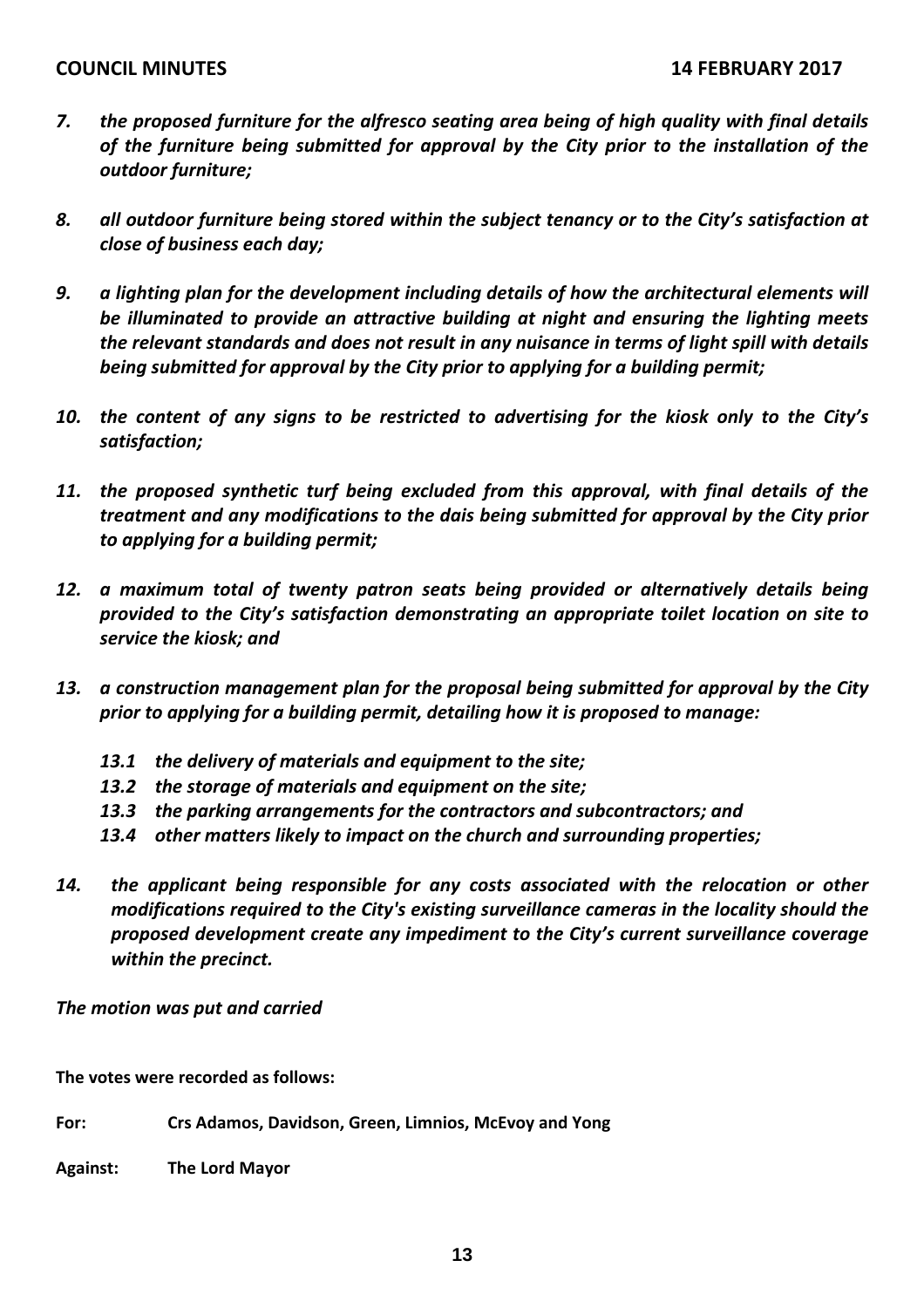# **13.6 ‐ 76 (Lot 5) Wittenoom Street, East Perth – Request for approval as a donor site for additional transfer of Plot Ratio**

The Committee recommendation to the Council for this report was resolved by the Planning Committee at its meeting held on 7 February 2017.

**The Committee recommendation to the Council is the same as that recommended by the Officers.**

## *Moved by Cr McEvoy, seconded by Cr Adamos*

## *That:*

- *1. in accordance with Clause 34 of the City Planning Scheme No. 2 the Council REFUSES the request for further approval of transferable plot ratio from 76 (Lot 5) Wittenoom Street, East Perth to the City's Register of Transfer of Plot Ratio in accordance with the application for 'Transfer Plot Ratio – Donor Site Approval' received on 5 October 2016, for the following reasons:*
	- 1.1 the City has no discretion to increase the maximum plot ratio of the site above 1.5:1 to *2.5:1 in the absence of a development application proposing a development or 2.5:1 on Lot 5 with 50% of the plot ratio above 1.5:1 being for residential development;*
	- *1.2 under clause 34 of the Scheme the maximum plot ratio considered for any transfer of plot ratio refers to the plot ratio specified on the Plot Ratio Plan and the Plot Ratio Plan under City Planning Scheme No 2 does not specify any plot ratio for Lot 5; and*
	- *1.3 the City's Policy 4.5.2 Transfer of Plot ratio requires a minimum of 10% unused plot ratio shall be retained on the donor site and there is no planning justification that has been provided or exceptional circumstances applicable to the site to warrant any variation to the policy provision;*
- *2. the administration investigates modifications to the Scheme and relevant Policy to clarify and remove all doubt regarding the maximum transferable plot ratio and inclusion of normalised areas.*

*The motion was put and carried*

**The votes were recorded as follows:**

**For: The Lord Mayor, Crs Adamos, Davidson, Green, Limnios, McEvoy and Yong**

**Against: Nil**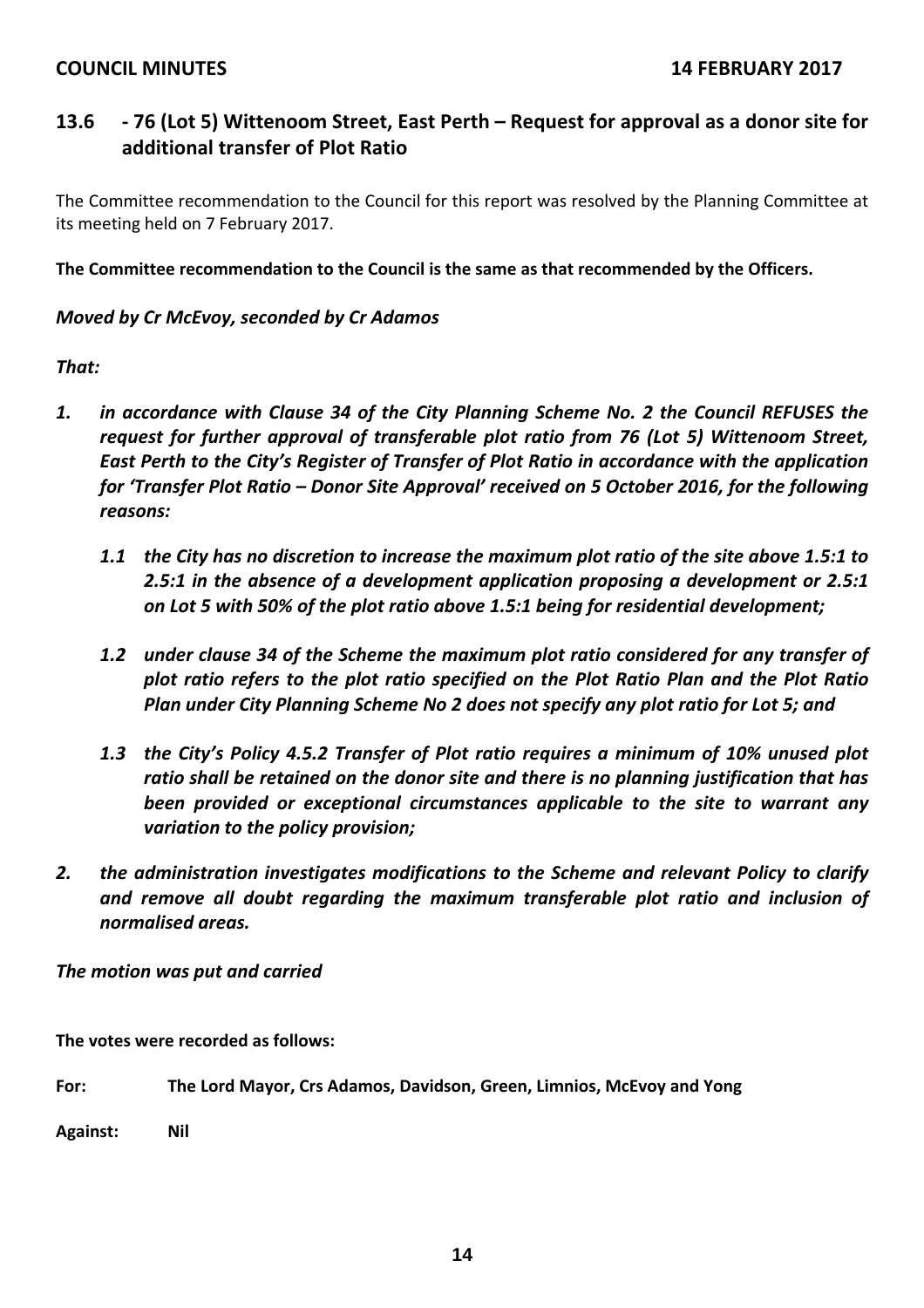# **Marketing, Sponsorship and International Engagement Committee Reports**

# **13.7 ‐ Donation ‐ The Returned and Services League of Australia WA Branch Incorporated (RSLWA) Anzac Day 2017 Commemorations**

At the Marketing, Sponsorship and International Engagement Committee meeting held on 31 January 2017 the Committee agreed to amend the Officer recommendation as follows:

That Council approves a cash donation of \$65,000 *\$70,948.43* (excluding GST) to the RSLWA to assist with the costs associated with presenting the ANZAC Day Commemorations ‐ Perth 2017 to be held in the City on Tuesday, 25 April 2017.

- **Meeting Note:** The Acting Director Economic Development and Activation advised that an additional amount of \$5,948.43 to assist with parking fees would be included in the proposed donation to the RSLWA.
- **Reason:** The Marketing, Sponsorship and International Engagement Committee considered it appropriate to amend the Officer Recommendation to increase the proposed donation to the RSLWA for the presentation of the ANZAC Day Commemorations.

*Moved by Cr Limnios, seconded by Cr Yong*

*That Council approves a donation of \$70,948.43 (excluding GST) to the RSLWA to assist with the costs associated with presenting the ANZAC Day Commemorations ‐ Perth 2017 to be held in the City on Tuesday 25 April 2017.*

*The motion was put and carried*

**The votes were recorded as follows:**

**For: The Lord Mayor, Crs Adamos, Davidson, Green, Limnios, McEvoy and Yong**

**Against: Nil**

#### **13.8 ‐ Business Event Sponsorship – Festival of the Web 2017**

The Committee recommendation to the Council for this report was resolved by the Marketing, Sponsorship and International Engagement Committee at its meeting held on 31 January 2017.

**The Committee recommendation to the Council is the same as that recommended by the Officers.**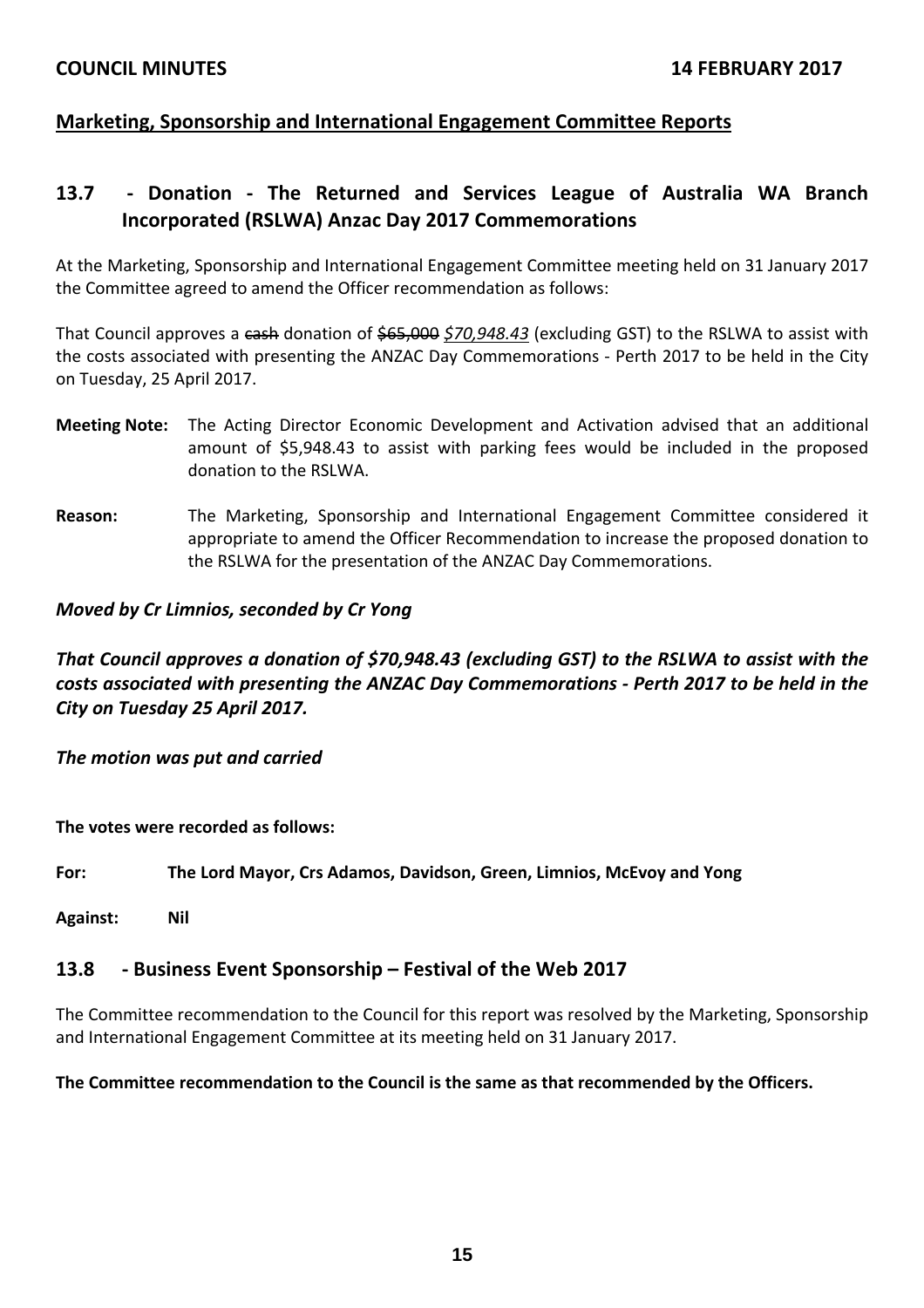*Moved by Cr Limnios, seconded by Cr Yong*

*That Council:*

- *1. approves cash Business Event Sponsorship of \$20,000 (excluding GST) and in‐kind Business Event Sponsorship of \$5,000 (excluding GST) to W3Events Pty Ltd to present the 2017 Festival of the Web from Sunday, 2 April 2017 to Saturday, 8 April 2017;*
- *2. notes that the event organisers will provide the following sponsorship benefits to the City of Perth:* 
	- *2.1 the City of Perth crest and listing to be included in the conference guide, mobile application, website, and marketing materials (one A4 multiple page brochure for conference satchel, one sponsored door prize at key point in the WWW2017 program, and access for sponsor banners and signage and media wall presence);*
	- *2.2 one three metre by three metre City of Perth booth at the expo, including the opportunity to distribute City of Perth collateral;*
	- *2.3 an opportunity for the Lord Mayor, or City of Perth representative, to present at the Welcome Function on Monday, 3 April 2017;*
	- *2.4 an opportunity for the Lord Mayor, or City of Perth representative, to present at an additional event;*
	- *2.5 verbal recognition of the City of Perth's support and of the Elected Members in attendance at the various events;*
	- *2.6 provision of a confirmed attendee list prior to the event;*
	- *2.7 mainstream media coverage of the event where possible through newspaper, radio, and promotional materials;*
	- *2.8 digital media coverage of the event, acknowledging the City of Perth's sponsorship, through Facebook, Twitter, Instagram, and the WWW2017 website; and*
	- *2.9 provision of reports, data and associated information regarding the event to the City of Perth.*
- *3. notes that a detailed acquittal report, including all media coverage obtained, will be submitted to the City of Perth by 31 May 2017.*

*The motion was put and carried*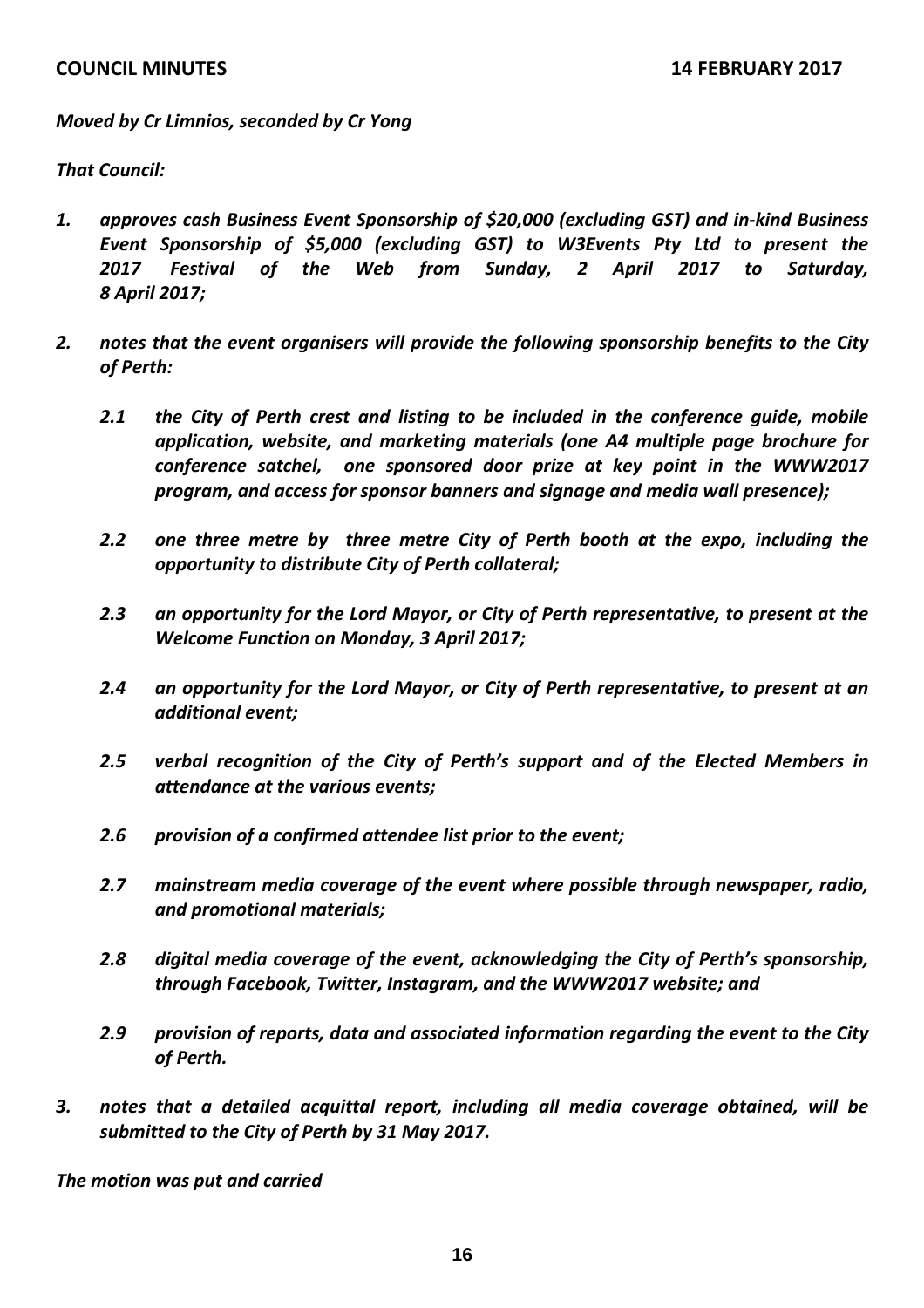**The votes were recorded as follows:**

**For: The Lord Mayor, Crs Adamos, Davidson, Green, Limnios, McEvoy and Yong**

**Against: Nil**

# **13.9 ‐ Industry / Sector Development Sponsorship – Studio Startup**

The Committee recommendation to the Council for this report was resolved by the Marketing, Sponsorship and International Engagement Committee at its meeting held on 31 January 2017.

**The Committee recommendation to the Council is the same as that recommended by the Officers.**

*Moved by Cr Limnios, seconded by Cr Yong*

## *That Council:*

- *1. approves cash sponsorship of \$25,000 to be distributed annually over three years for a total of \$75,000, to Innovation Cluster to assist with the establishment of Studio StartUp incubator space located at 143 Barrack Street, Perth;*
- *2. notes that Studio StartUp will provide the following sponsorship benefits to the City of Perth:*
	- *2.1 naming rights on the sponsorship initiative;*
	- *2.2 the City of Perth to be acknowledged on the Studio StartUp website and on relevant promotional and advertising material (physical and electronic);*
	- *2.3 the City of Perth to be acknowledged at any event or activity held at Studio StartUp;*
	- *2.4 City of Perth signage to be displayed in the studio for the length of the sponsorship;*
	- *2.5 the provision of quarterly reports, data and associated information on success stories and industry growth to the City of Perth as a result of Studio Startup programs and startup businesses;*
	- *2.6 an opportunity for the Lord Mayor, or a City of Perth representative, to present at the Studio Startup official launch event;*
	- *2.7 the opportunity to distribute City of Perth collateral at any event or activity held at Studio Startup;*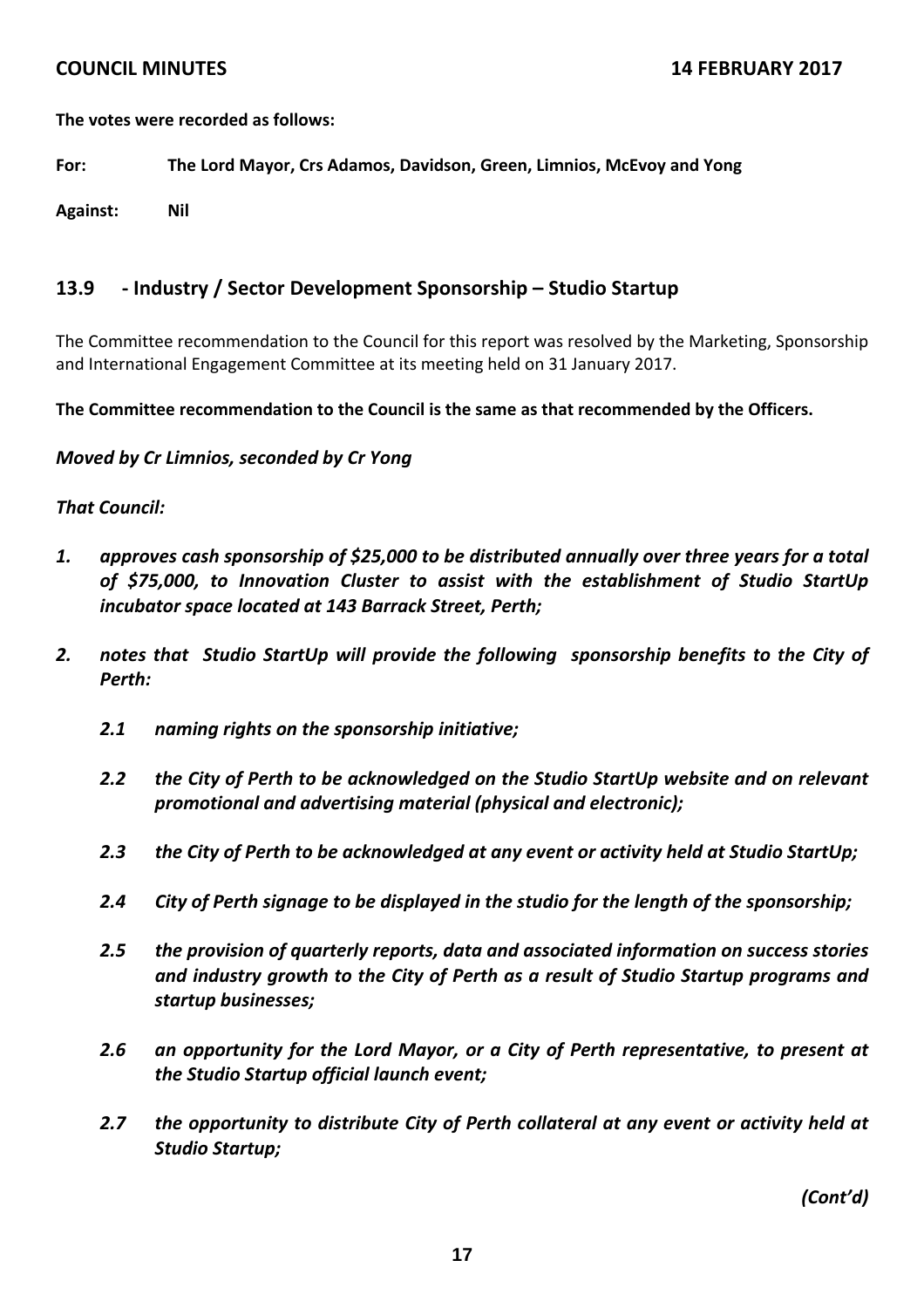- *2.8 access to the 60sqm basement event space within the studio to hold one City of Perth event, meeting or engagement opportunity per quarter;*
- *3. notes that a detailed acquittal report, including all media coverage obtained, will be submitted to the City of Perth annually, prior to each funding instalment being paid*.

*The motion was put and carried*

**The votes were recorded as follows:**

**For: The Lord Mayor, Crs Adamos, Davidson, Green, Limnios, McEvoy and Yong**

**Against: Nil**

#### **Finance and Administration Committee Reports**

# **13.10 ‐ Financial Statements and Financial Activity Statement for the Period Ended 31 December 2016**

The Committee recommendation to the Council for this report was resolved by the Finance Committee at its meeting held on 7 February 2017.

**The Committee recommendation to the Council is the same as that recommended by the Officers.**

*Moved by Cr Davidson, seconded by Cr Yong*

*That Council approves the Financial Statements and the Financial Activity Statement for the period ended 31 December 2016 as detailed in Attachment 13.10A of this Report.*

*The motion was put and carried*

**The votes were recorded as follows:**

**For: The Lord Mayor, Crs Adamos, Davidson, Green, Limnios, McEvoy and Yong**

**Against: Nil**

#### **13.11 ‐ Payments from Municipal and Trust Funds – November 2016**

The Committee recommendation to the Council for this report was resolved by the Finance and Administration Committee at its meeting held on 7 February 2017.

#### **The Committee recommendation to the Council is the same as that recommended by the Officers.**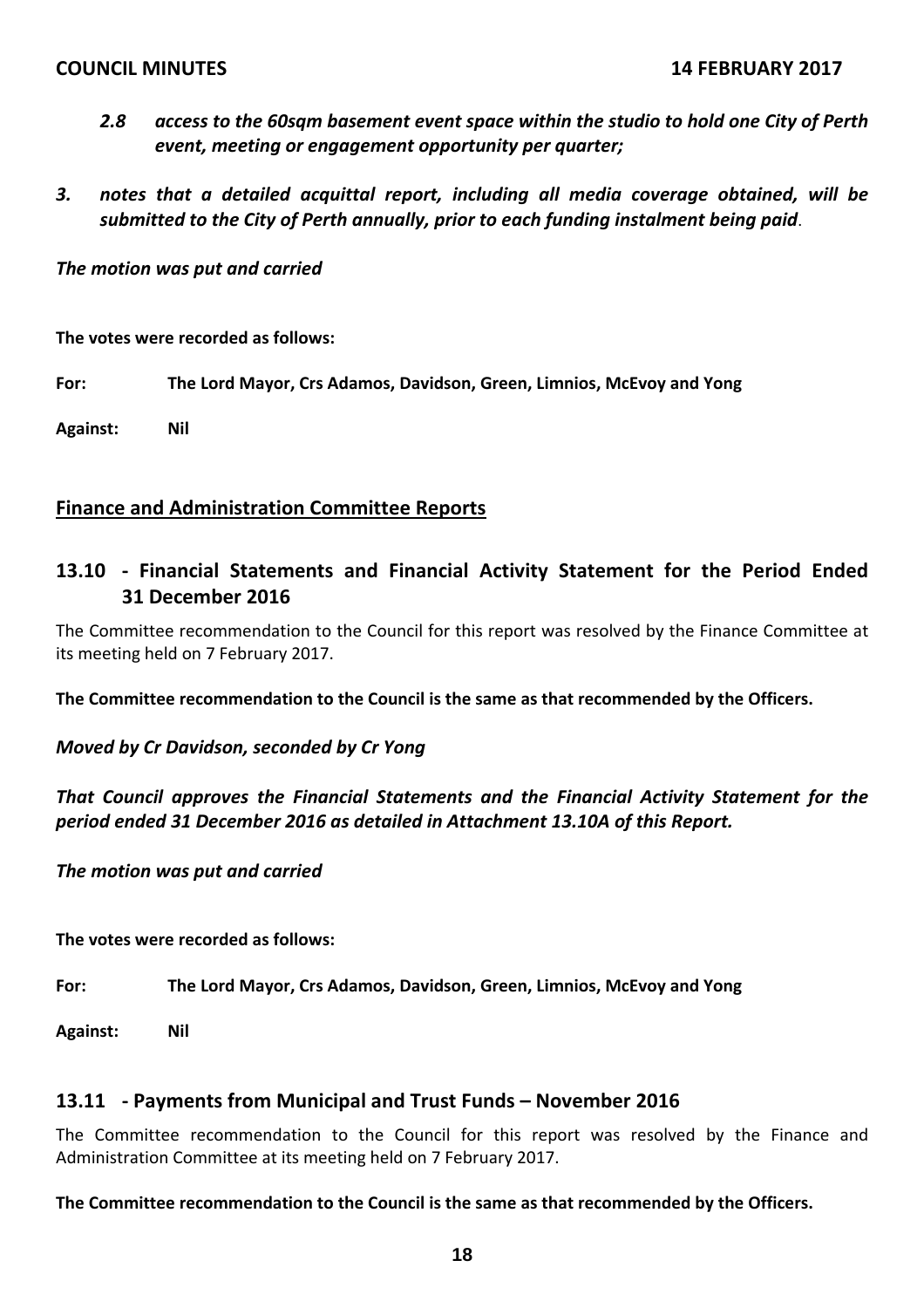*Moved by Cr Davidson, seconded by Cr Yong*

*That in accordance with Regulation 13(1) of the Local Government (Financial Management) Regulations 1996, the list of payments made under delegated authority for the month ended 30 NOVEMBER 2016, be received and recorded in the Minutes of the Council, the summary of which is as follows:*

| <b>FUND</b>           | <b>PAID</b>     |
|-----------------------|-----------------|
| <b>Municipal Fund</b> | \$16,226,721.67 |
| <b>Trust Fund</b>     | \$247,104.77    |
| TOTAL:                | \$16,473,826.44 |

*The motion was put and carried*

**The votes were recorded as follows:**

**For: The Lord Mayor, Crs Adamos, Davidson, Green, Limnios, McEvoy and Yong**

**Against: Nil**

#### **13.12 ‐ Payments from Municipal and Trust Funds – December 2016**

The Committee recommendation to the Council for this report was resolved by the Finance and Administration Committee at its meeting held on 7 February 2017.

**The Committee recommendation to the Council is the same as that recommended by the Officers.**

*Moved by Cr Davidson, seconded by Cr Yong*

*That in accordance with Regulation 13(1) of the Local Government (Financial Management) Regulations 1996, the list of payments made under delegated authority for the month ended 31 DECEMBER 2016, be received and recorded in the Minutes of the Council, the summary of which is as follows:*

| <b>FUND</b>           | PAID            |
|-----------------------|-----------------|
| <b>Municipal Fund</b> | \$24,827,777.12 |
| <b>Trust Fund</b>     | \$66,911.16     |
| TOTAL:                | \$24,894,688.28 |

*The motion was put and carried*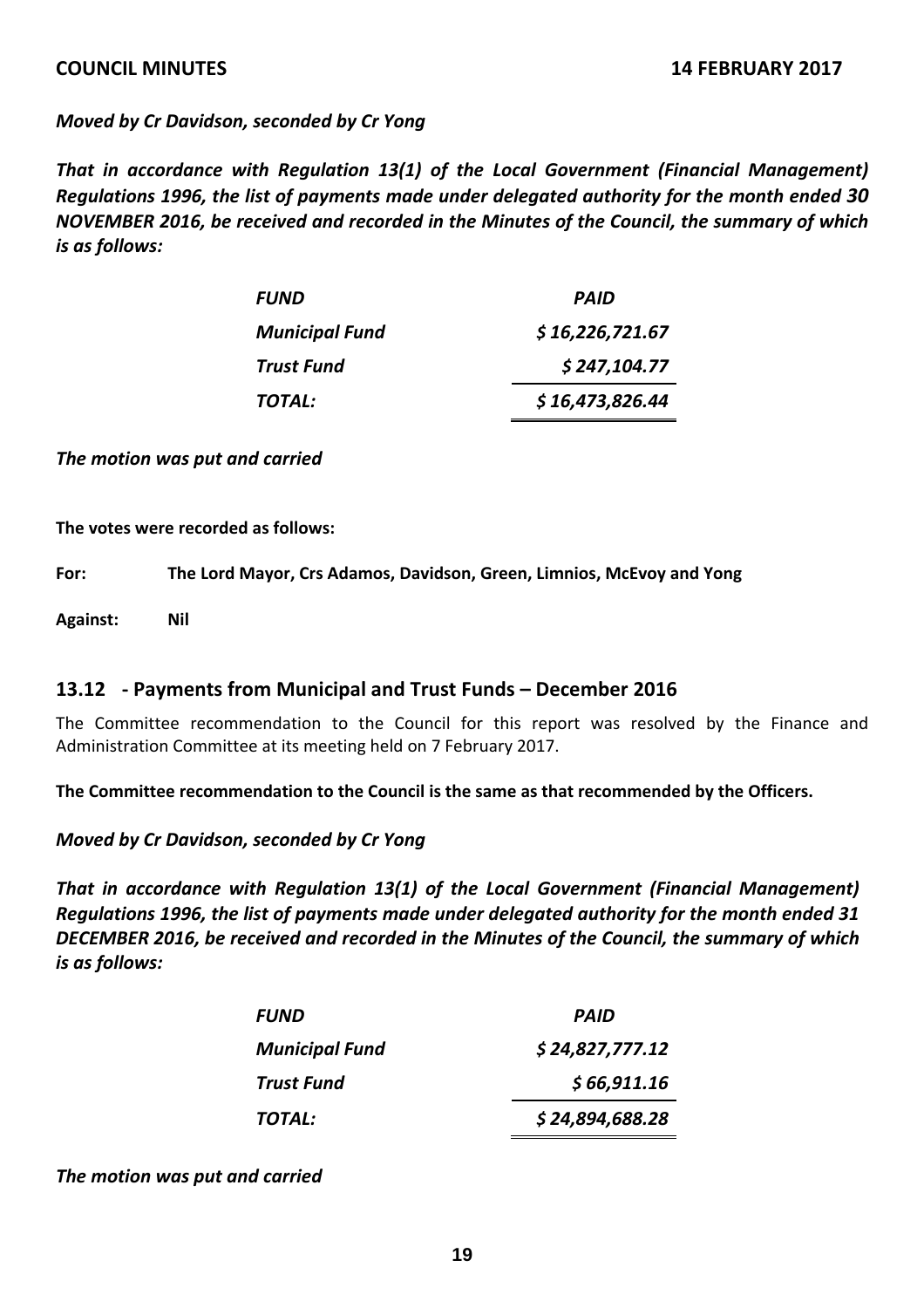**The votes were recorded as follows:**

**For: The Lord Mayor, Crs Adamos, Davidson, Green, Limnios, McEvoy and Yong**

**Against: Nil**

## **13.13 ‐ Public Art Advisory Panel Nominations**

The Committee recommendation to the Council for this report was resolved by the Finance and Administration Committee at its meeting held on 7 February 2017.

**The Committee recommendation to the Council is the same as that recommended by the Officers.**

*Moved by Cr Davidson, seconded by Cr Adamos*

*That Council approve John Barrett‐Lennard for membership of the City of Perth Public Art Advisory Panel in the role of art critic.*

*The motion was put and carried*

**The votes were recorded as follows:**

**For: The Lord Mayor, Crs Adamos, Davidson, Green, Limnios, McEvoy and Yong**

**Against: Nil**

#### **13.14 ‐ Review Policy 9.2 Heritage Rate Concession**

The Committee recommendation to the Council for this report was resolved by the Finance and Administration Committee at its meeting held on 7 February 2017.

**The Committee recommendation to the Council is the same as that recommended by the Officers.**

*Moved by Cr Davidson, seconded by Cr Yong*

#### *That Council:*

- *1. approves an amendment to the City of Perth Policy 9.2 Heritage Rate Concession eligibility criteria to:*
	- *1.1 require Council approval for the granting of a Heritage Rate Concession to owners of non‐strata places, where original heritage floor space comprises less than 50% of the total development's floor space;*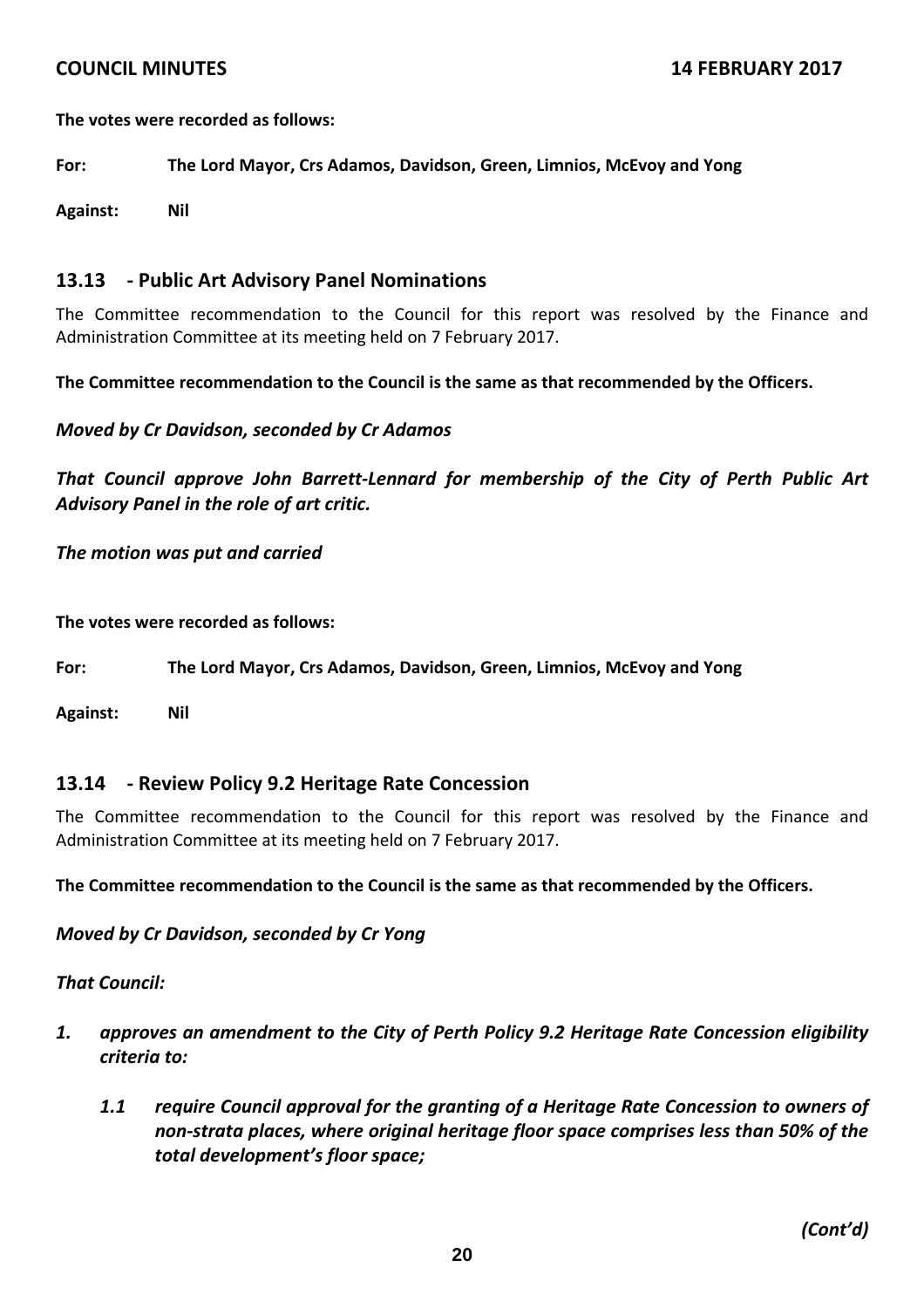- *1.2 only apply to grouped rates for that portion of the group that is heritage listed;*
- *1.3 require owners to provide a copy of an annual pest inspection report in place of a pest control contract;*
- *2. agrees to the continuation of the Heritage Rate Concession Program for a further five financial years;*
- *3. notes that Policy 9.2 Heritage Rate Concession will be reviewed in five years;*
- *4. in accordance with Section 2.7(2)(b) of the Local Government Act 1995, approves the City of Perth Policy 9.2 Heritage Rate Concession as detailed in Attachment 13.14A; and*
- *5. notes that a business case for a trial project offering Heritage Rate Concession as an incentive for the activation of upper floors / underutilised spaces is to be developed by the City as part of the Hay Street Mall Activation Plan, and that a further report on this matter will be presented to Council.*

*The motion was put and carried*

**The votes were recorded as follows:**

**For: The Lord Mayor, Crs Adamos, Davidson, Green, Limnios, McEvoy and Yong**

**Against: Nil**

# **13.15 ‐ Adoption ‐ City of Perth Parking Local Law 2017**

The Committee recommendation to the Council for this report was resolved by the Finance and Administration Committee at its meeting held on 7 February 2017.

**The Committee recommendation to the Council is the same as that recommended by the Officers.**

*Moved by Cr Davidson, seconded by Cr Yong*

*That Council:*

- *1. notes that no submissions were received in response to the public notice period for the proposed City of Perth Parking Local Law 2017;*
- *2. notes the comments received from the Department of Local Government and Communities and the Department of Transport in response to the public notice period and amendments made to the local law as detailed within this report titled "Adoption – City of Perth Parking Local Law 2017";*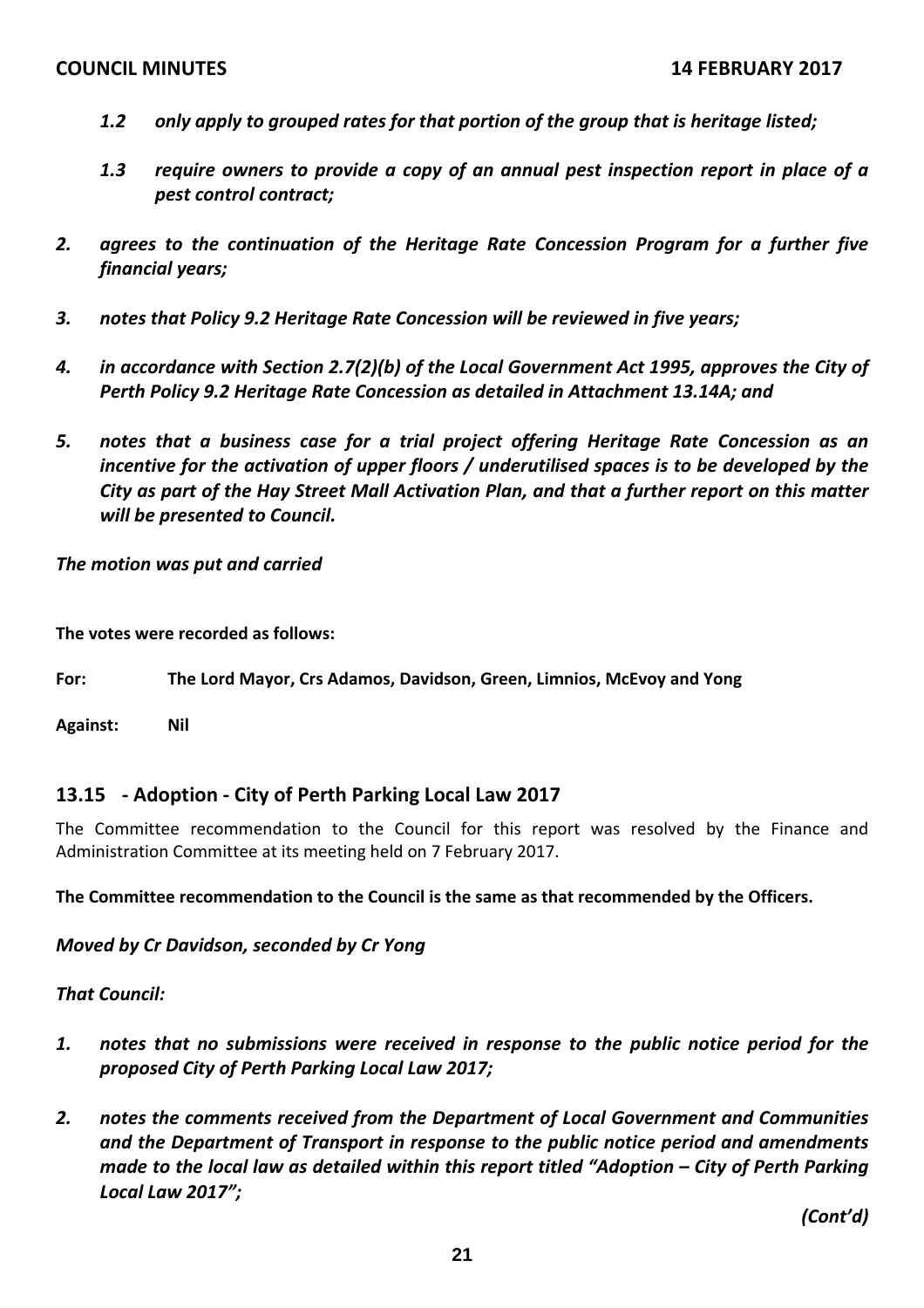- *3. in accordance with Section 3.12(4) of the Local Government Act 1995, BY AN ABSOLUTE MAJORITY makes the City of Perth Parking Local Law 2017 as detailed in Attachment 13.15A; and*
- *4. in accordance with Section 3.12(6) of the Local Government Act 1995, gives local public notice of the City of Perth Parking Local Law 2017.*

*The motion was put and carried by an absolute majority*

**The votes were recorded as follows:**

**For: The Lord Mayor, Crs Adamos, Davidson, Green, Limnios, McEvoy and Yong**

**Against: Nil**

#### **13.16 ‐ 2017 Local Government Elections**

The Committee recommendation to the Council for this report was resolved by the Finance and Administration Committee at its meeting held on 7 February 2017.

**The Committee recommendation to the Council is the same as that recommended by the Officers.**

*Moved by Cr Davidson, seconded by Cr Yong*

*That Council, BY AN ABSOLUTE MAJORITY DECISION:*

- *1. in accordance with section 4.20(4) of the Local Government Act 1995, declares the Electoral Commissioner responsible for the conduct of the 2017 City of Perth ordinary election together with any other elections or polls which may be required; and*
- *2. in accordance with section 4.61(2) of the Local Government Act 1995, decides to conduct the City of Perth's 2017 ordinary election as a postal election.*

*The motion was put and carried by an absolute majority*

**The votes were recorded as follows:**

**For: The Lord Mayor, Crs Adamos, Davidson, Green, Limnios, McEvoy and Yong**

**Against: Nil**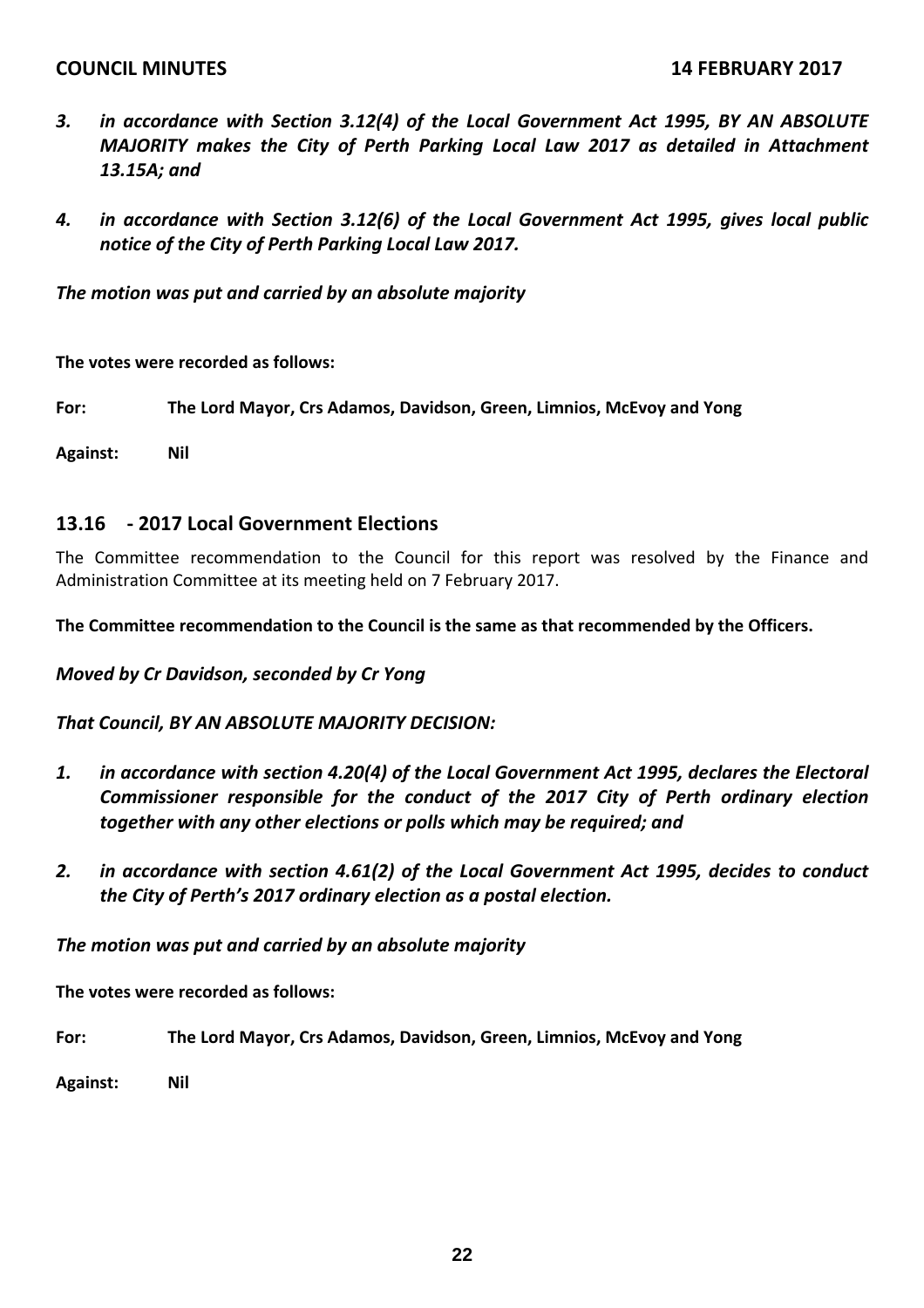## **13.17 ‐ Open Government ‐ Accountability and Transparency**

The Committee recommendation to the Council for this report was resolved by the Finance and Administration Committee at its meeting held on 7 February 2017.

#### **The Committee recommendation to the Council is the same as that recommended by the Officers.**

#### *Moved by Cr Limnios, seconded by Cr Green*

#### *That Council:*

- *1. notes the report "Local Government Accountability and Transparency ‐ Opening the Door to International Best Practice" detailed in Attachment 13.17A; and*
- *2. approves in principle support for the development of an "open government" approach to achieve its goal to be a leader in transparency and accountability to be developed through the process to review the City of Perth Community Strategic Plan and Corporate Business Plan.*

*The motion was put and carried*

**The votes were recorded as follows:**

**For: The Lord Mayor, Crs Adamos, Davidson, Green, Limnios, McEvoy and Yong**

**Against: Nil**

#### **13.18 ‐ Third Party Travel Contribution – Participation in International Exchange Program**

The Committee recommendation to the Council for this report was resolved by the Finance and Administration Committee at its meeting held on 7 February 2017.

**The Committee recommendation to the Council is the same as that recommended by the Officers.**

#### *Moved by Cr Yong, seconded by Cr Davidson*

#### *That Council:*

*1. notes that a City of Perth Officer has been selected by the US Department of State to participate in an International Visitor Leadership Program in the United States from Monday, 17 July 2017 until Friday, 4 August 2017; and*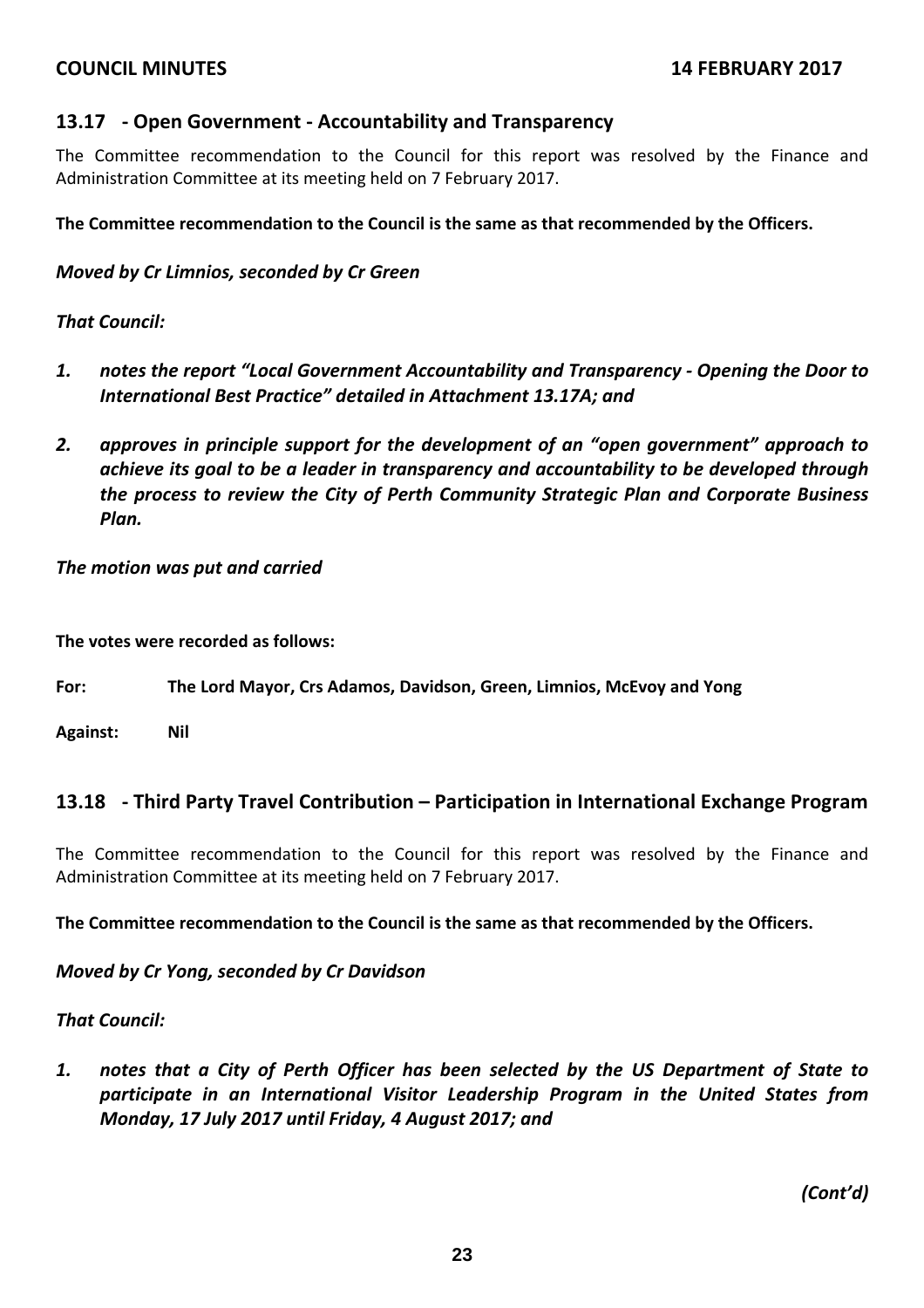*2. approves acceptance of third party contribution to travel to enable participation in the program.*

#### *The motion was put and carried*

**The votes were recorded as follows:**

**For: The Lord Mayor, Crs Adamos, Davidson, Green, Limnios, McEvoy and Yong**

**Against: Nil**

## **Works and Urban Development Committee Reports**

# **13.19 ‐ Blackspot Project ‐ Aberdeen Street / Pier Street Intersection Upgrade**

The Committee recommendation to the Council for this report was resolved by the Works and Urban Development Committee at its meeting held on 31 January 2017.

**The Committee recommendation to the Council is the same as that recommended by the Officers.**

#### *Moved by Cr Limnios, seconded by Cr McEvoy*

#### *That Council approves:*

- *1. the removal of the Aberdeen Street and Pier Street roundabout to install a new 4‐way intersection in order to improve safety;*
- *2. \$300,000 to be spent from the Blackspot budget under Capital Works project number CW 2081;*
- *3. investigation of options to relocate a Tipuana tree, currently situated on the roundabout, as part of the detailed design process.*

#### *The motion was put and carried*

**The votes were recorded as follows:**

**For: The Lord Mayor, Crs Adamos, Davidson, Green, Limnios, McEvoy and Yong**

**Against: Nil**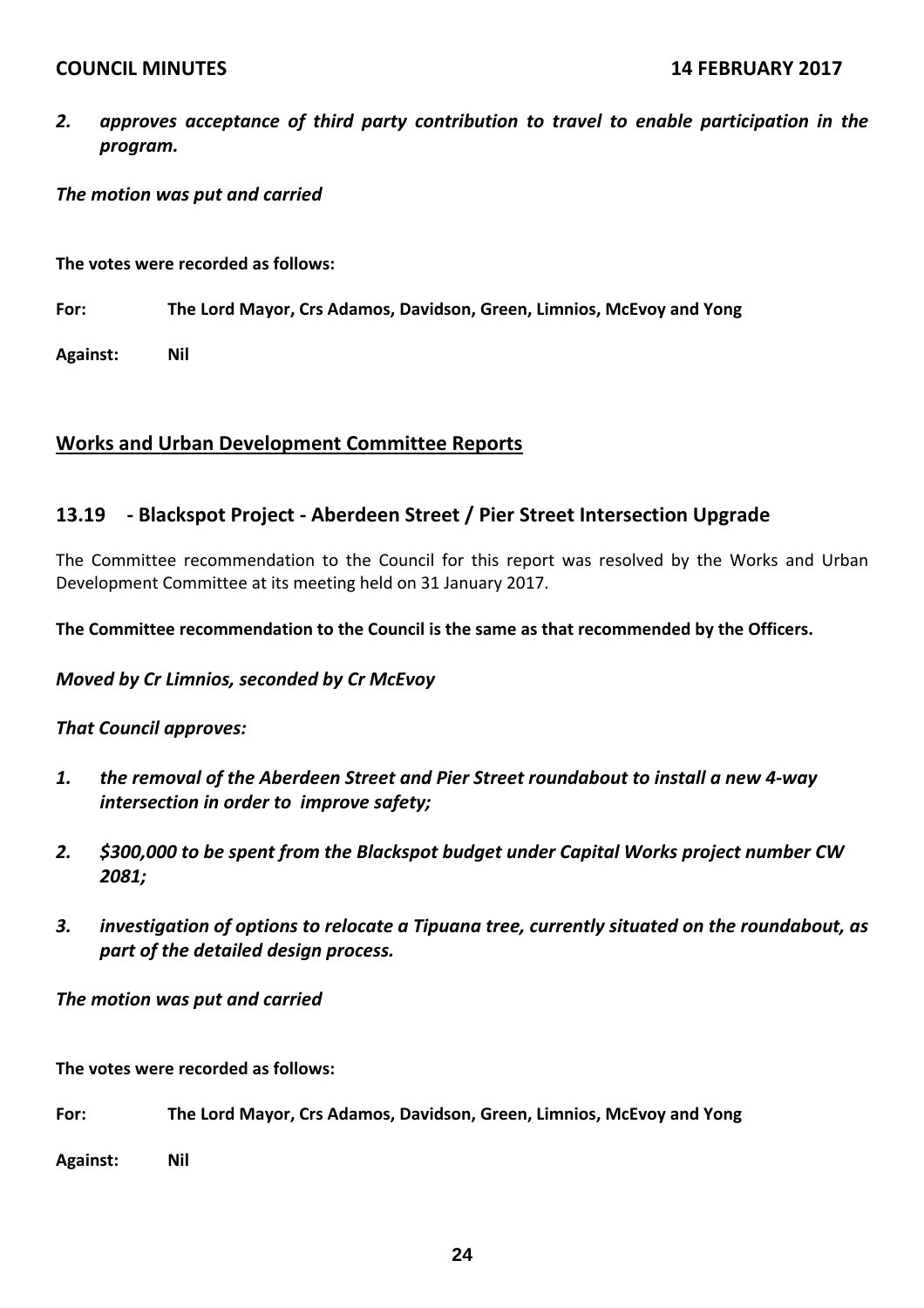# **13.20 ‐ Transfer of Care, Control and Management of Proposed Jetty – Riverside, Waterbank**

The Committee recommendation to the Council for this report was resolved by the Works and Urban Development Committee at its meeting held on 31 January 2017.

**The Committee recommendation to the Council is the same as that recommended by the Officers.**

#### *Moved by Cr Limnios, seconded by Cr McEvoy*

#### *That Council:*

- *1. approves the acceptance of the future transfer of care, control and management of the jetty as shown for Stage One based on the Jetty not facilitating a Public Ferry Terminal, constructed from the materials that the City of Perth and MRA agree to in the final detailed design package;*
- *2. approves the deletion of Stage Two – Pontoon Structure/Gangway and proposed Ferry Terminal from the Stage 1 Jetty works; and*
- *3. advises the Metropolitan Redevelopment Authority that all negotiations pertaining to Stage 2 of the Jetty works (Proposed Public Ferry Terminal) is to be with the City of Perth (Asset owner Stage 1 Jetty and public realm).*

*The motion was put and carried*

**The votes were recorded as follows:**

**For: The Lord Mayor, Crs Adamos, Davidson, Green, Limnios, McEvoy and Yong**

**Against: Nil**

# **13.21 ‐ Tender 049‐16/17 – Hydrogeological Investigation and Feasibility Study – Alternative Water Source For Irrigation Purposes**

The Committee recommendation to the Council for this report was resolved by the Works and Urban Development Committee at its meeting held on 31 January 2017.

#### **The Committee recommendation to the Council is the same as that recommended by the Officers.**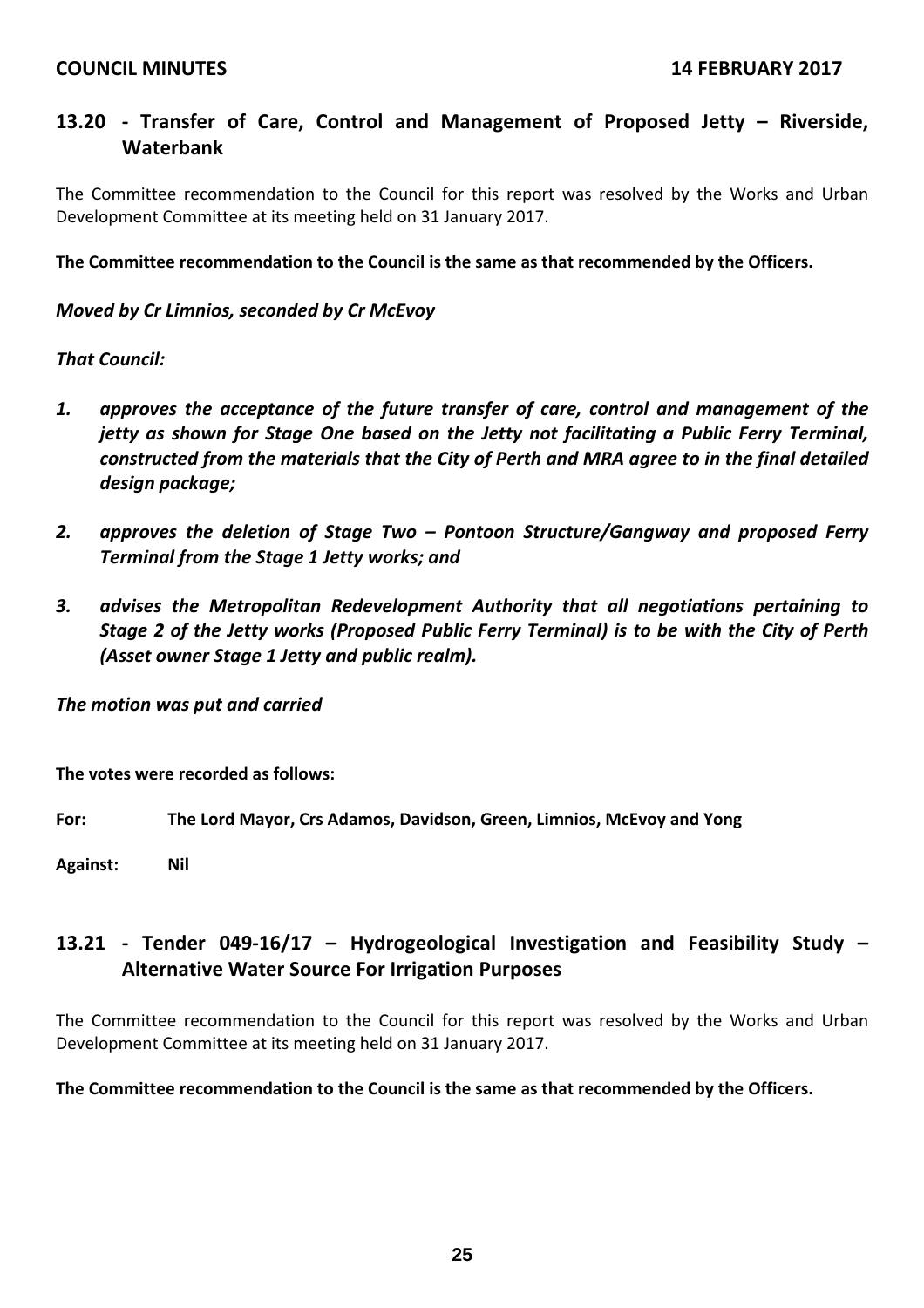## *Moved by Cr Limnios, seconded by Cr McEvoy*

## *That Council:*

- *1. accepts the most suitable tender, being that submitted by W&G Engineers (WA) Pty Ltd, for the provision of hydrogeological investigation and feasibility study for alternative water source for irrigation purposes (Tender 049‐16/17) at a lump sum price of \$164,370 (excluding GST);*
- *2. approves budget consolidation of CW2008 (Investigate Alternate Water Supply For Perth Foreshore Irrigation Network) and CW2011 (Stormwater Reuse Improvement ‐ Waterwise Council Co‐contribution);*
- *3. notes that the allocated budget amounts in CW2008 and CW2011, noted in part 2 above, are insufficient and APPROVES BY AN ABSOLUTE MAJORITY the transfer of additional funds of \$88,829 budget from account number CW2019 (Belvidere Promenade), which identified as having surplus funds;*
- *4. notes that the project is anticipated to commence mid‐February 2017 and will be completed by 30 June 2017.*

*The motion was put and carried by an absolute majority*

**The votes were recorded as follows:**

**For: The Lord Mayor, Crs Adamos, Davidson, Green, Limnios, McEvoy and Yong**

**Against: Nil**

# **13.22 ‐ Unbudgeted Expenditure – Southern Cross Fountain Pump Replacement**

The Committee recommendation to the Council for this report was resolved by the Works and Urban Development Committee at its meeting held on 31 January 2017.

**The Committee recommendation to the Council is the same as that recommended by the Officers.**

*Moved by Cr Limnios, seconded by Cr McEvoy*

#### *That Council APPROVES BY AN ABSOLUTE MAJORITY:*

*1. unbudgeted expenditure of \$29,175 excluding GST for the Southern Cross Fountain Pump Replacement;*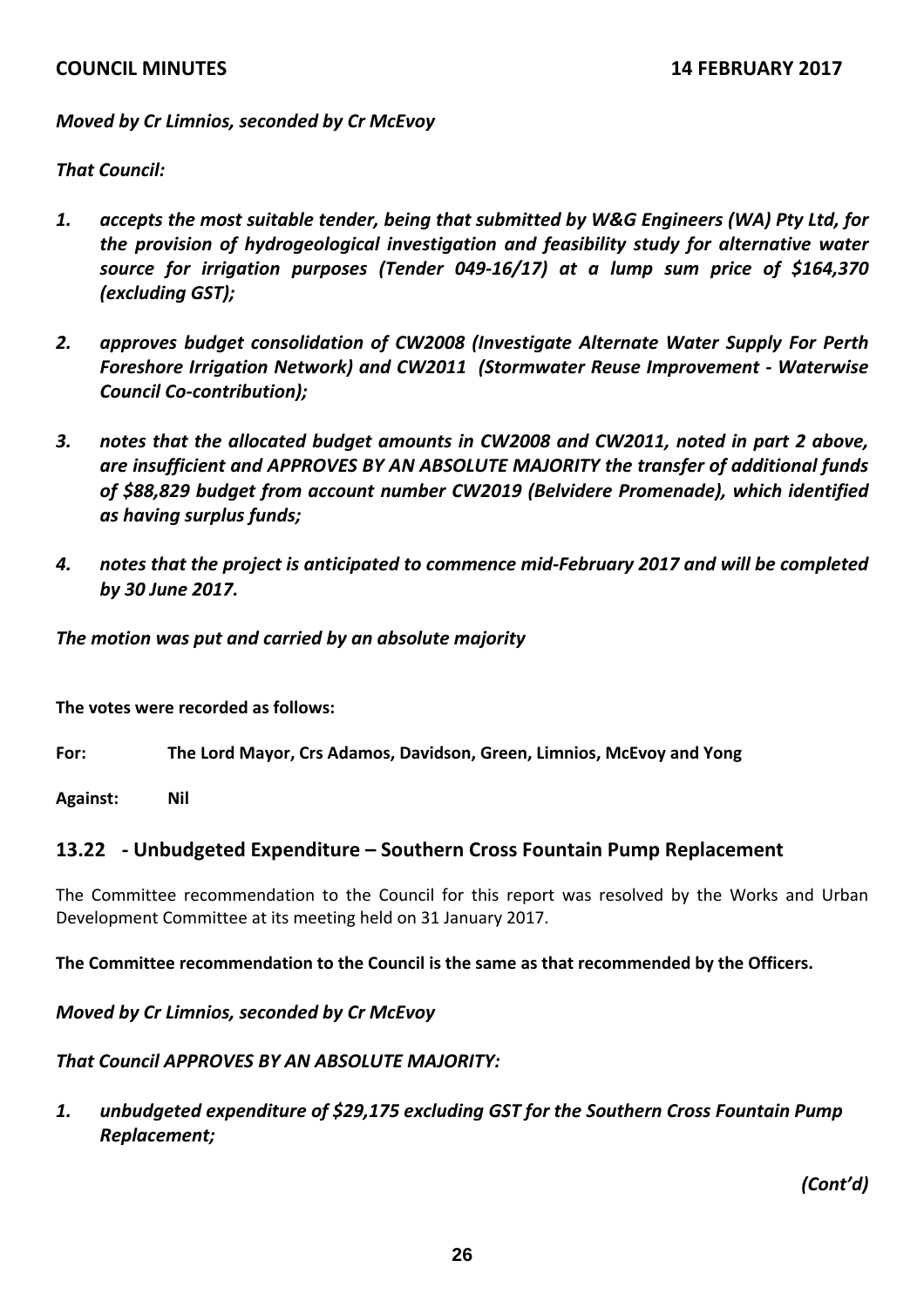*2. the reallocation of \$29,175 surplus funds from CW2019 (Belvedere Promenade) to the Southern Cross Fountain Pump Replacement.*

*The motion was put and carried by an absolute majority*

**The votes were recorded as follows:**

**For: The Lord Mayor, Crs Adamos, Davidson, Green, Limnios, McEvoy and Yong**

**Against: Nil**

*Motion to close the meeting to the public*

*Moved by Cr Davidson seconded by Cr Adamos*

*That Council resolves to close the meeting to the public to consider Confidential matters in accordance with Section 5.23(2)(d) of the Local Government Act 1995.*

*The motion to close the meeting was put and carried*

**The votes were recorded as follows:**

**For: The Lord Mayor, Crs Adamos, Davidson, Green, Limnios, McEvoy and Yong**

**Against: Nil**

**6.33pm** The meeting was closed to the public.

#### **Other Reports**

Confidential Item 13.23 - Glory X-Press Pty Ltd Vs City of Perth (Sat Matter No. Dr 376 of **2016) – Review of conditions of approval for the operation of a local shop at Unit 8/90 Terrace Road, East Perth**

This report is submitted direct to Council due to the matter forming part of a mediated outcome of the State Administrative Tribunal as detailed in Section 252(1) of the *Planning and Development Act 2005.*

In accordance with Section 5.23 (2)(d) of the Local Government Act 1995, this item is confidential and **has been distributed to the Elected Members under separate cover.**

Confidential Item 13.23 is bound in Confidential Council Minute Book Volume 1 2017.